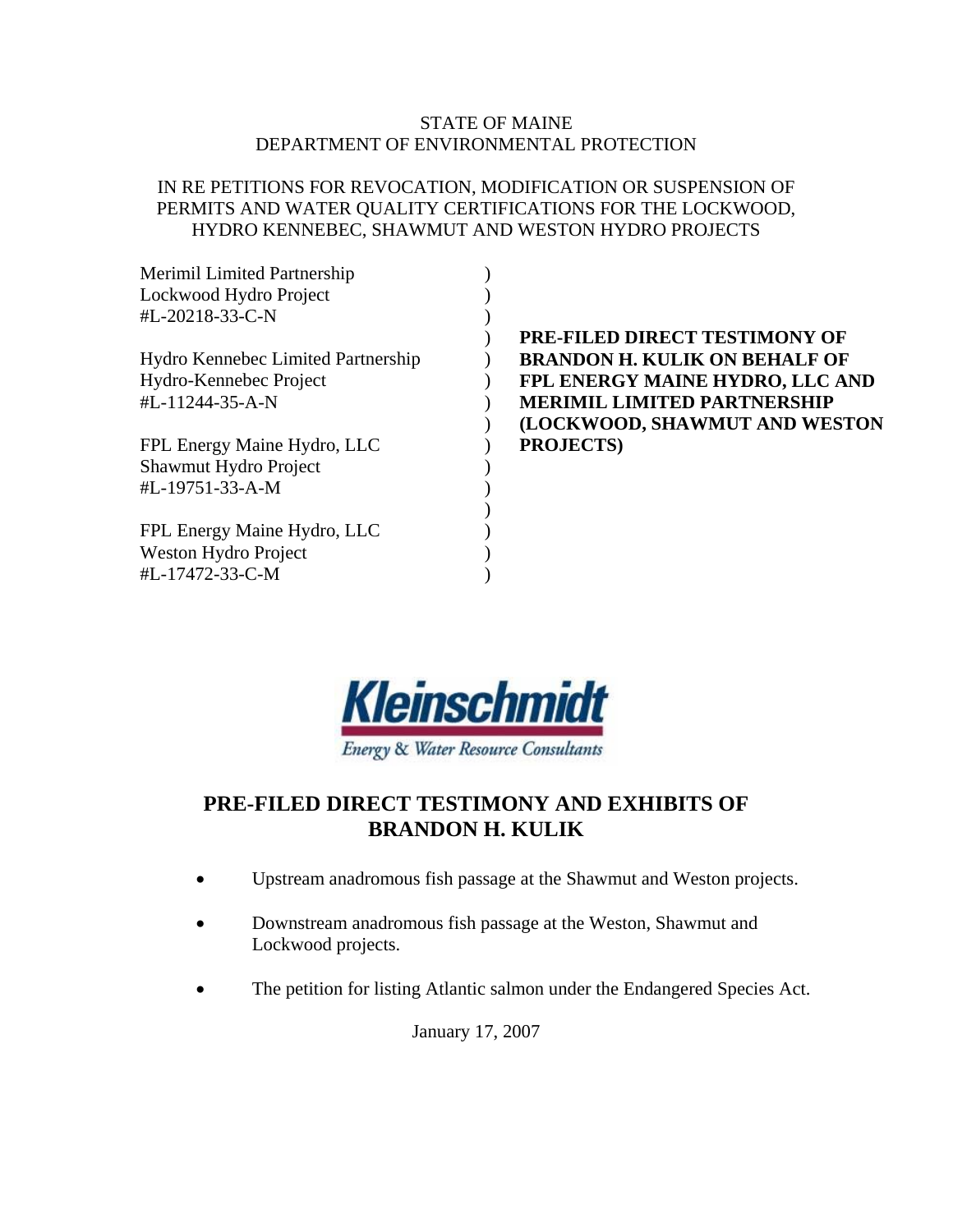# **PRE-FILED DIRECT TESTIMONY AND EXHIBITS OF BRANDON H. KULIK**

# **TABLE OF CONTENTS**

| <b>TESTIMONY</b>                                                       |                                                                                                                   | Page           |  |
|------------------------------------------------------------------------|-------------------------------------------------------------------------------------------------------------------|----------------|--|
|                                                                        |                                                                                                                   |                |  |
|                                                                        | <b>Qualifications of Witness</b>                                                                                  | 1              |  |
|                                                                        |                                                                                                                   |                |  |
|                                                                        | Purpose and Scope of Testimony                                                                                    | $\overline{2}$ |  |
|                                                                        |                                                                                                                   |                |  |
|                                                                        | Do the operations of the projects, as they relate to anadromous fish                                              | 3              |  |
|                                                                        | passage, pose a threat to human health or the environment?                                                        |                |  |
|                                                                        | Why do anadromous fish migrate?<br>O                                                                              | $\overline{4}$ |  |
|                                                                        | What role does fish passage play?<br>O                                                                            | 5<br>6         |  |
|                                                                        | What are relevant factors for providing adequate fish<br>O                                                        |                |  |
|                                                                        | passage?                                                                                                          | 7              |  |
|                                                                        | What effect do project operations at the Lockwood, Shawmut<br>$\circ$<br>and Weston dams have on anadromous fish? |                |  |
|                                                                        | Are additional "permanent" upstream and downstream                                                                | 7              |  |
|                                                                        | O<br>structure installations currently required for successful                                                    |                |  |
|                                                                        | restoration?                                                                                                      |                |  |
|                                                                        | Upstream anadromous fish passage<br>$\circ$                                                                       | 8              |  |
|                                                                        | Downstream anadromous fish passage<br>$\circ$                                                                     | 12             |  |
|                                                                        | What is the significance and rationale for dates for additional<br>O                                              | 17             |  |
|                                                                        | passage facilities in the KHDG Agreement?                                                                         |                |  |
|                                                                        | Conclusion<br>O                                                                                                   | 18             |  |
|                                                                        |                                                                                                                   |                |  |
|                                                                        | Have there been changes in anadromous fish passage circumstances                                                  |                |  |
| or conditions which should require modification of the certifications? |                                                                                                                   |                |  |
|                                                                        | <b>Endangered Species Listing for Atlantic Salmon</b><br>O                                                        | 19             |  |
|                                                                        | Safe Downstream passage after Installation of the Lockwood<br>$\circ$                                             | 21             |  |
|                                                                        | Fish Lift                                                                                                         |                |  |
|                                                                        | Progress of Fisheries Restoration<br>$\circ$                                                                      | 24             |  |
|                                                                        | Conclusion<br>$\circ$                                                                                             | 25             |  |
|                                                                        |                                                                                                                   |                |  |
| Literature Cited                                                       |                                                                                                                   | 26             |  |
| <b>EXHIBITS</b>                                                        |                                                                                                                   | No.            |  |
|                                                                        |                                                                                                                   |                |  |
|                                                                        | Location of presently targeted spawning habitat for anadromous fish                                               | FPLE-14        |  |
|                                                                        |                                                                                                                   |                |  |
|                                                                        | hydroelectric projects.                                                                                           |                |  |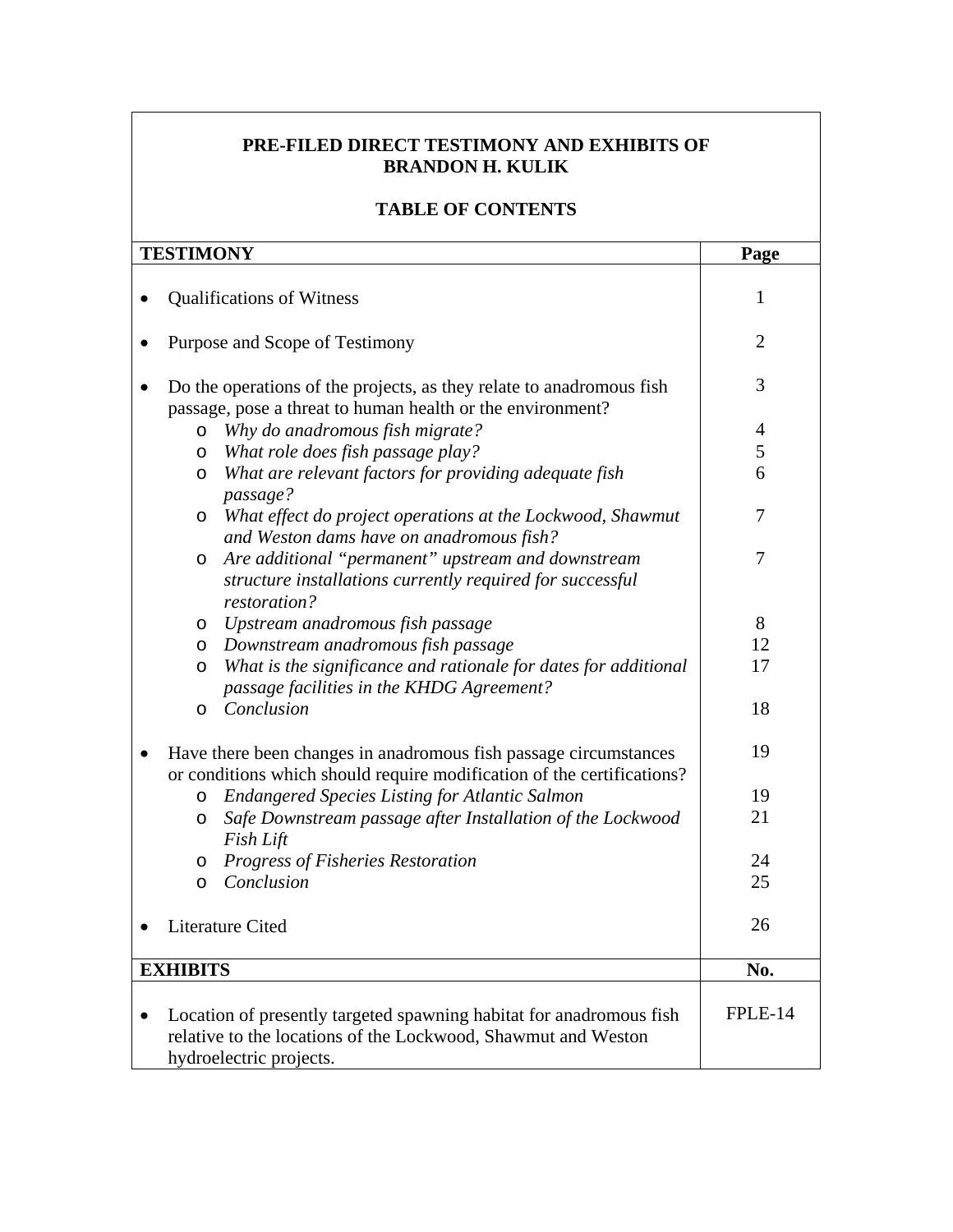# **MAINE BOARD OF ENVIRONMENTAL PROTECTION KENNEBEC RIVER PETITIONS**

# **PRE-FILED DIRECT TESTIMONY AND EXHIBITS OF BRANDON H. KULIK**

#### **QUALIFICATIONS OF WITNESS**

My name is Brandon H. Kulik. I am employed by Kleinschmidt Associates in Pittsfield, Maine as Senior Fisheries Scientist. Kleinschmidt Associates is a consulting firm with nationally recognized expertise in fish passage, diadromous fish biology and hydroelectric dam design, engineering and environmental licensing. I also have concurrently taught ichthyology at Unity College, served as a recent past-president of the American Fisheries Society, Atlantic International Chapter, and am presently chairing the Sheepscot River Watershed Council.

I graduated from the Colby College with a Bachelors Degree in Environmental Studies and American Studies in 1976 and I received a Masters Degree in Aquatic Zoology from the DePauw University in 1978. I have been employed as a professional fishery biologist continuously for approximately 28 years, and have worked extensively with the effects of water intakes, dams and fish passages in Maine, New England, the mid-Atlantic states, the southeast, Midwest and California. I joined Kleinschmidt Associates in 1986. In this position, I am responsible for conducting studies of fish behavior, population ecology, migration and habitat use in rivers, lakes and estuaries.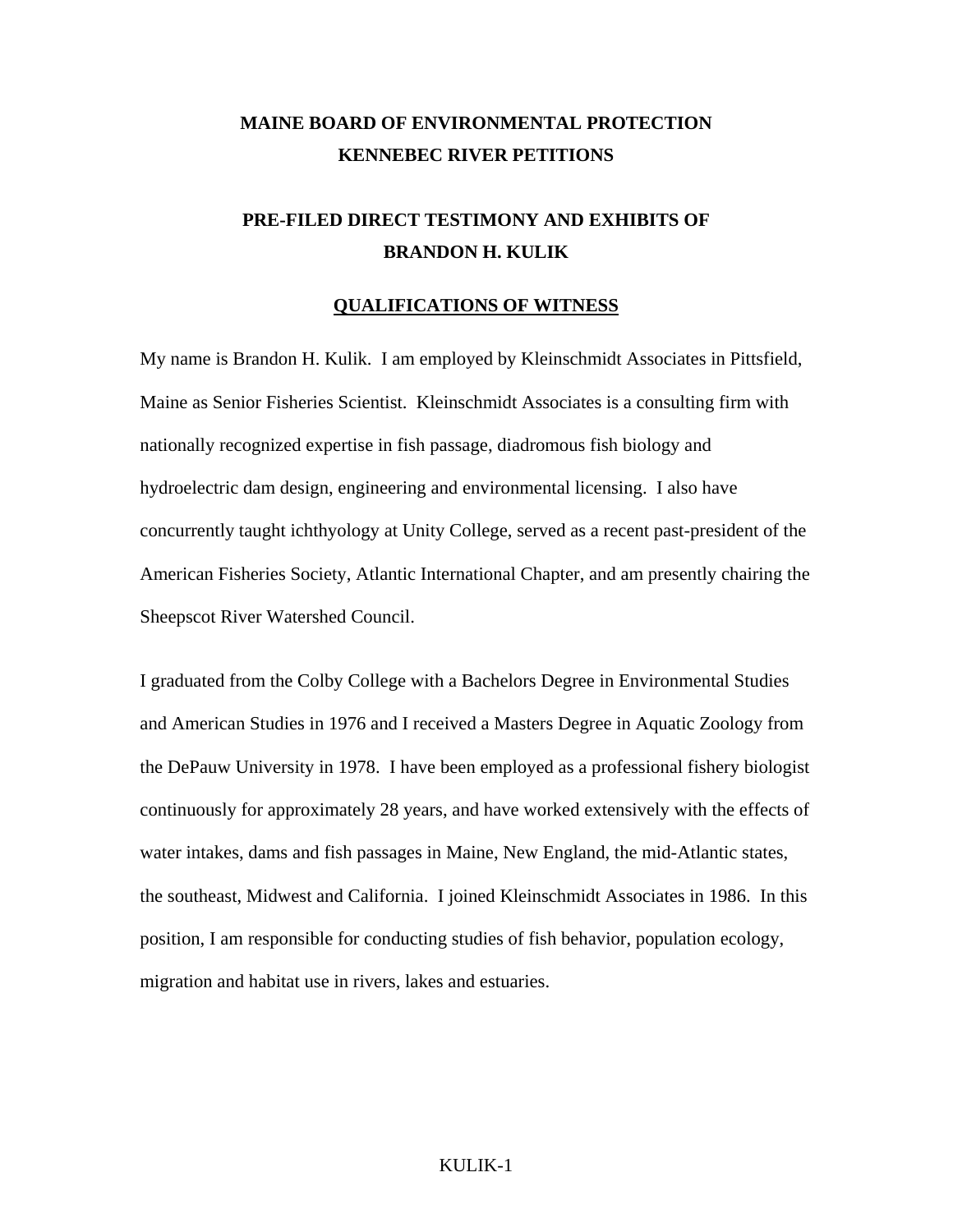I am well known among New England fisheries scientists in particular for my pioneering work on fish passage and fish community studies up and down the Kennebec River, much of which has been peer reviewed and/or presented at scientific conferences or published in scientific journals. Some recent and current Maine-related clients that I have worked for in which I have made important contributions to the science of anadromous fish biology include National Marine Fisheries Service, Maine Atlantic Salmon Commission, U.S. EPA, U.S. Fish and Wildlife Service, Madison Paper Industries, and Trout Unlimited. I have also worked closely for many years with State of Maine and federal fisheries agencies regarding fish passage and habitat issues on behalf of FPL Energy Maine Hydro LLC (FPLE).

#### **PURPOSE AND SCOPE OF TESTIMONY**

The two petitions being considered by the Board present, among other things, two allegations related to anadromous fish passage measures at the Lockwood, Shawmut and Weston Hydroelectric Projects. These are, in short, that 1) there is an alleged lack of safe and effective fish passage measures for anadromous species at the projects, and 2) circumstances have changed since issuance of the certifications that requires modification of the fish passage requirements or schedules contained in the certifications.

In considering these allegations, the Board must consider whether there is a "threat to human health or the environment" or whether there has been any "changes in circumstances or conditions" that might warrant modification of the existing certifications at these three hydroelectric projects.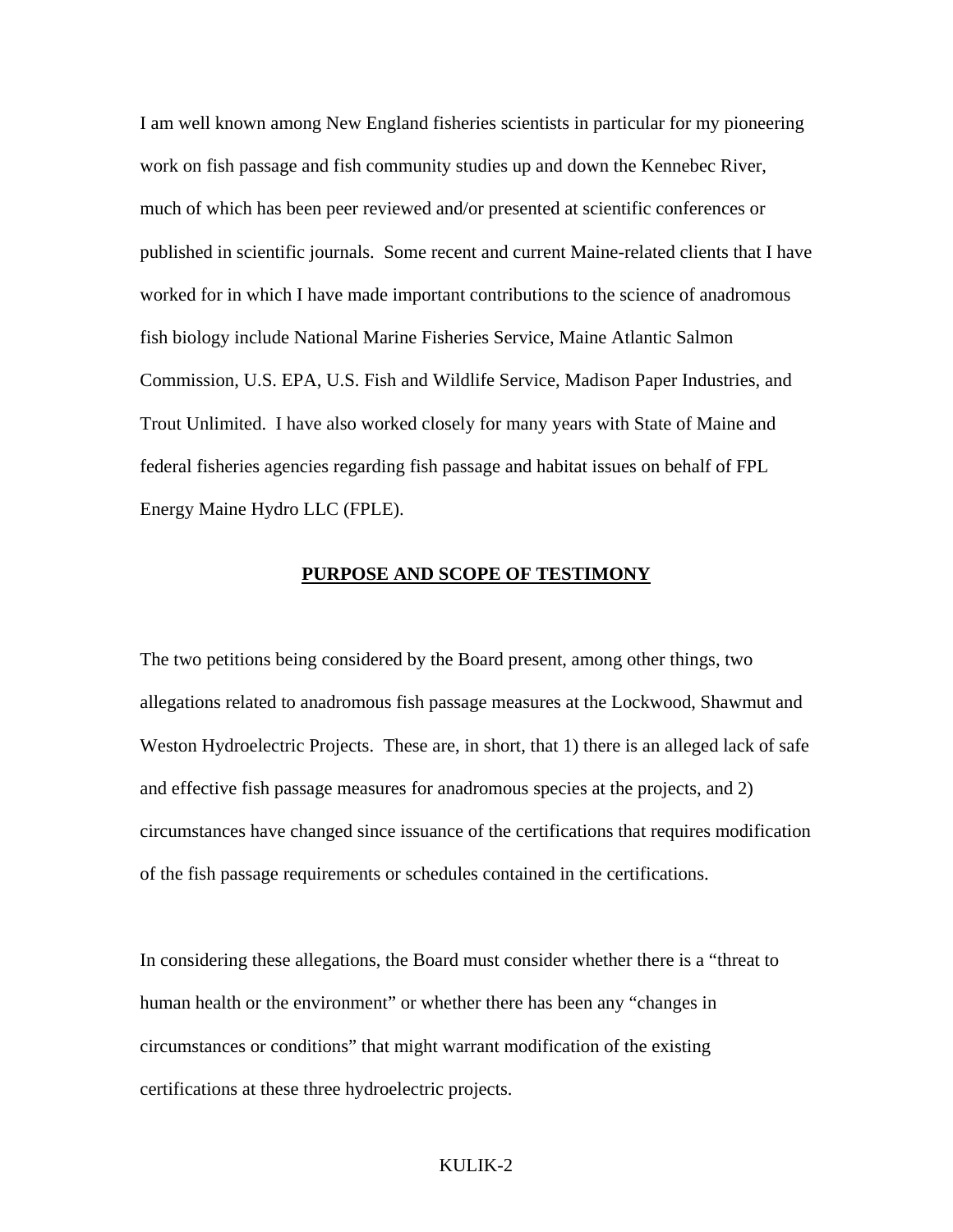The purpose of my testimony with respect to anadromous fish passage is to provide the Board:

- 1) a fisheries biologist's perspective on the operation of the Lockwood, Shawmut, and Weston hydroelectric projects and their associated fish passage measures; and,
- 2) an opinion as to whether there have been any changes in circumstances or conditions that might affect anadromous fish passage considerations at these three hydroelectric projects.

It is my best professional judgment that these three projects do not threaten human health or the environment, nor are there any changes in circumstances or conditions that justify modifying the projects' existing water quality certifications for anadromous fish passage.

# **DO THE OPERATIONS OF THE PROJECTS, AS THEY RELATE TO ANADROMOUS FISH PASSAGE, POSE A THREAT TO HUMAN HEALTH OR THE ENVIRONMENT?**

It is my professional conclusion that operation of the Lockwood, Shawmut and Weston, projects and related fish passage measures do not pose a threat to the restoration of populations of anadromous fish species. To understand why, it is important to understand the migratory behavior of anadromous fish, and how and why fish pass dams.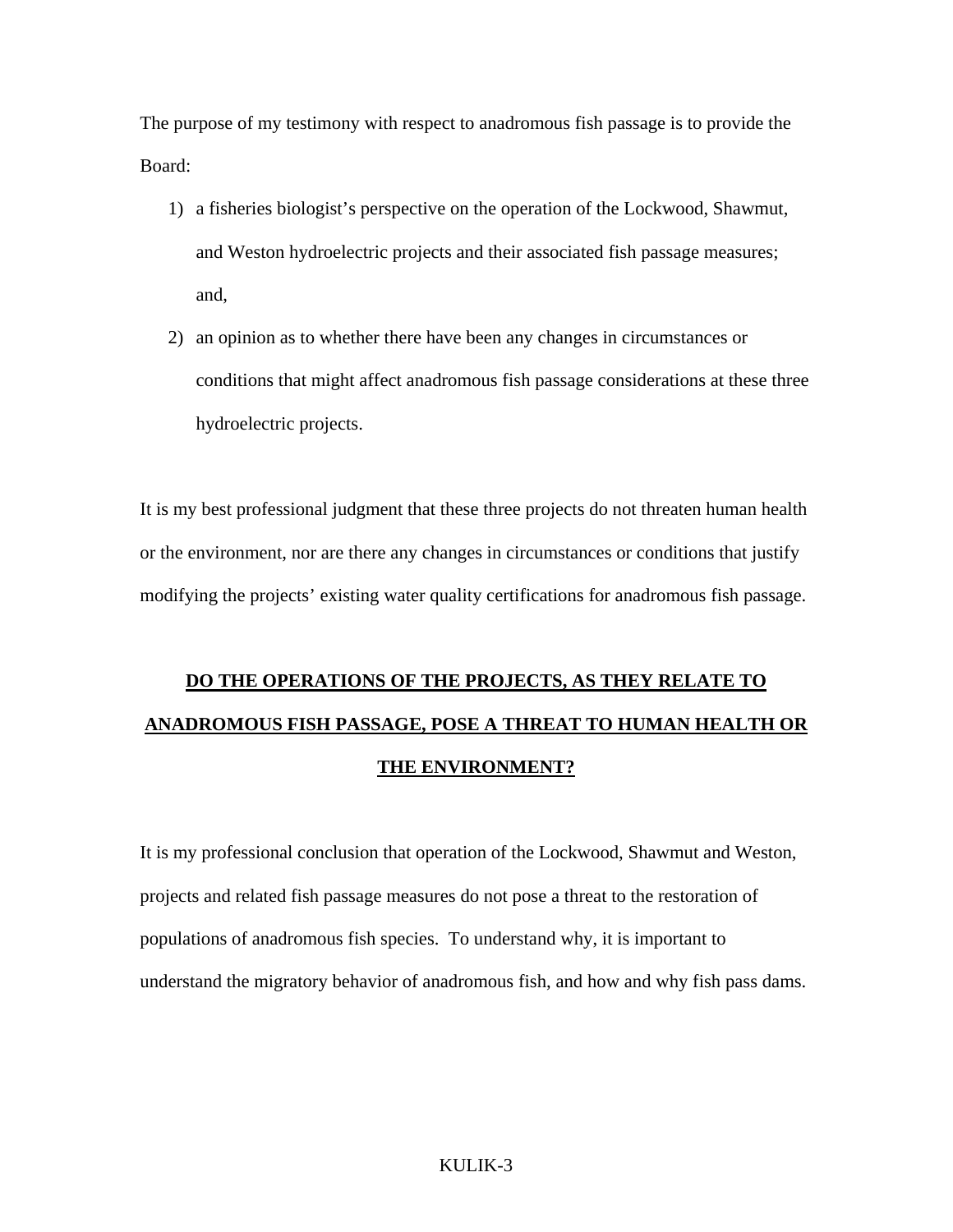#### • **Why do anadromous fish migrate?**

The anadromous fish species of interest in these proceedings include American shad, alewife, blueback herring, and Atlantic salmon. Anadromous fish species require freshwater habitat for reproduction, but grow to maturity in the ocean (Moyle and Cech, 2004). Each fish species migrates as a population upstream, generally from mid-spring through early summer, though the exact timing may vary slightly each year depending on prevailing water temperature and flow. Most anadromous fish tend to return to the same watershed where they were hatched or stocked as juveniles.

In the Kennebec River, the upstream migration distance varies according to species. Atlantic salmon tend to move to headwater and tributary spawning habitats that are cold, clear and have high gradient, gravel bars and riffles (Photo 1) (Baum 1997). Adult salmon usually spawn in November. Salmon eggs incubate until the following April. Young salmon typically reside in riverine habitat for two years until they migrate to the ocean during spring. The timing and duration of this migration varies annually depending on local water temperature and river flow, but typically peaks during mid-May (Baum, 1997).

Herring and shad species tend to spawn in slower, more nutrient rich and warmer, low gradient main stem and pond habitat located in the lower reaches of rivers (Photo 2) (Chittenden 1969, Saila, et al. 1973). River herring and American shad spawn in Maine from late May through early July. Fertilized eggs incubate and hatch rapidly. The young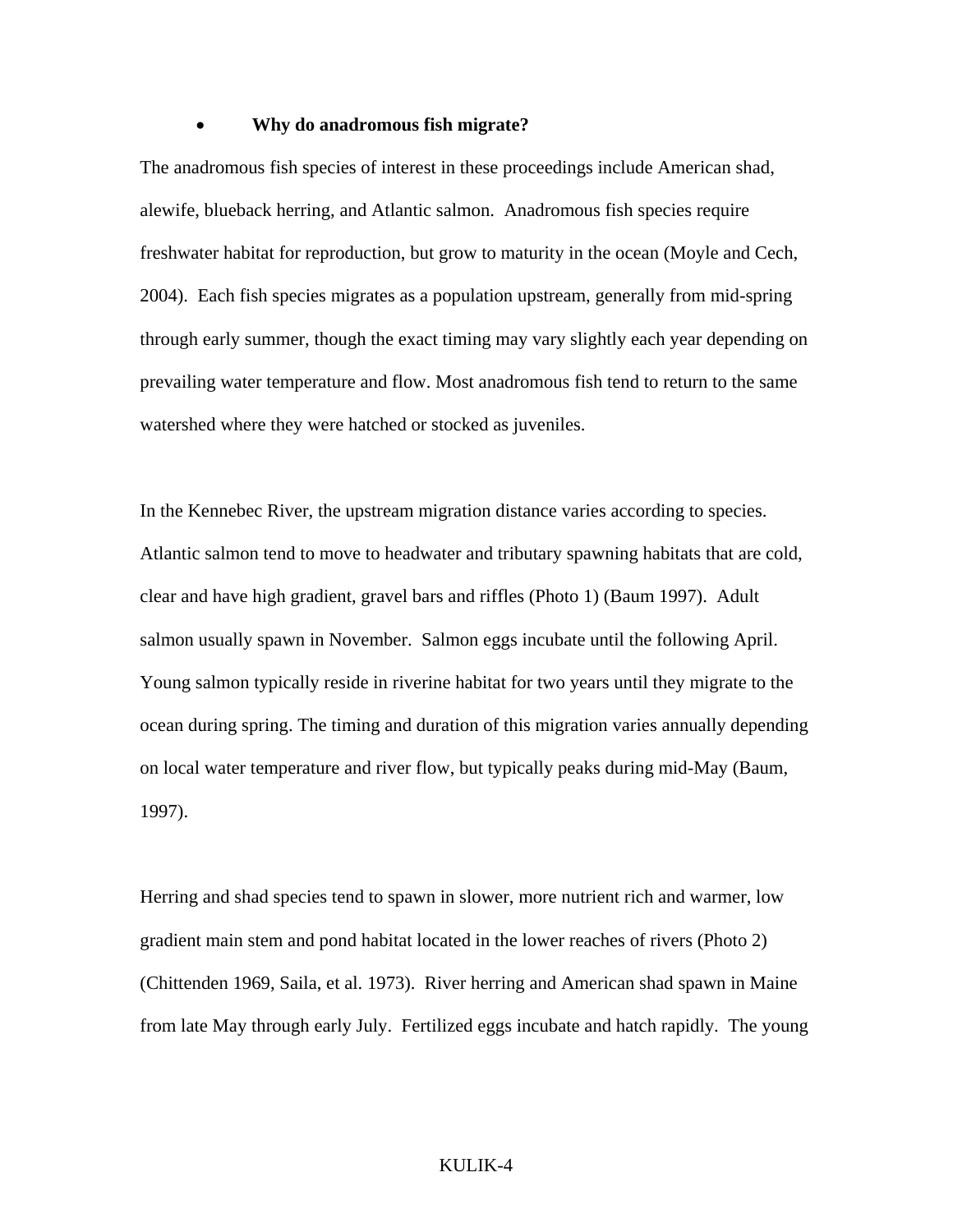spend the summer growing in freshwater, and depart for the sea typically no later than early November.



**Photo 1. Typical Maine headwater Atlantic salmon spawning and nursery habitat. Note abundance of gravels, riffles and shallows.** 



**Photo 2. Typical American shad habitat in the lower Kennebec River below Waterville**. **Note that the river is deep, broad, and slower moving.** 

• **What role does fish passage play?** 

There are few if any rivers where fish passage conditions are ideal and consistent. Thus, to support restoration of anadromous populations, some form of site-specific fish passage around an obstruction may be required, consistent with population management objectives established by the applicable natural resource agencies. Anadromous fish will use routes around dams, waterfalls and other obstructions that provide the right mix of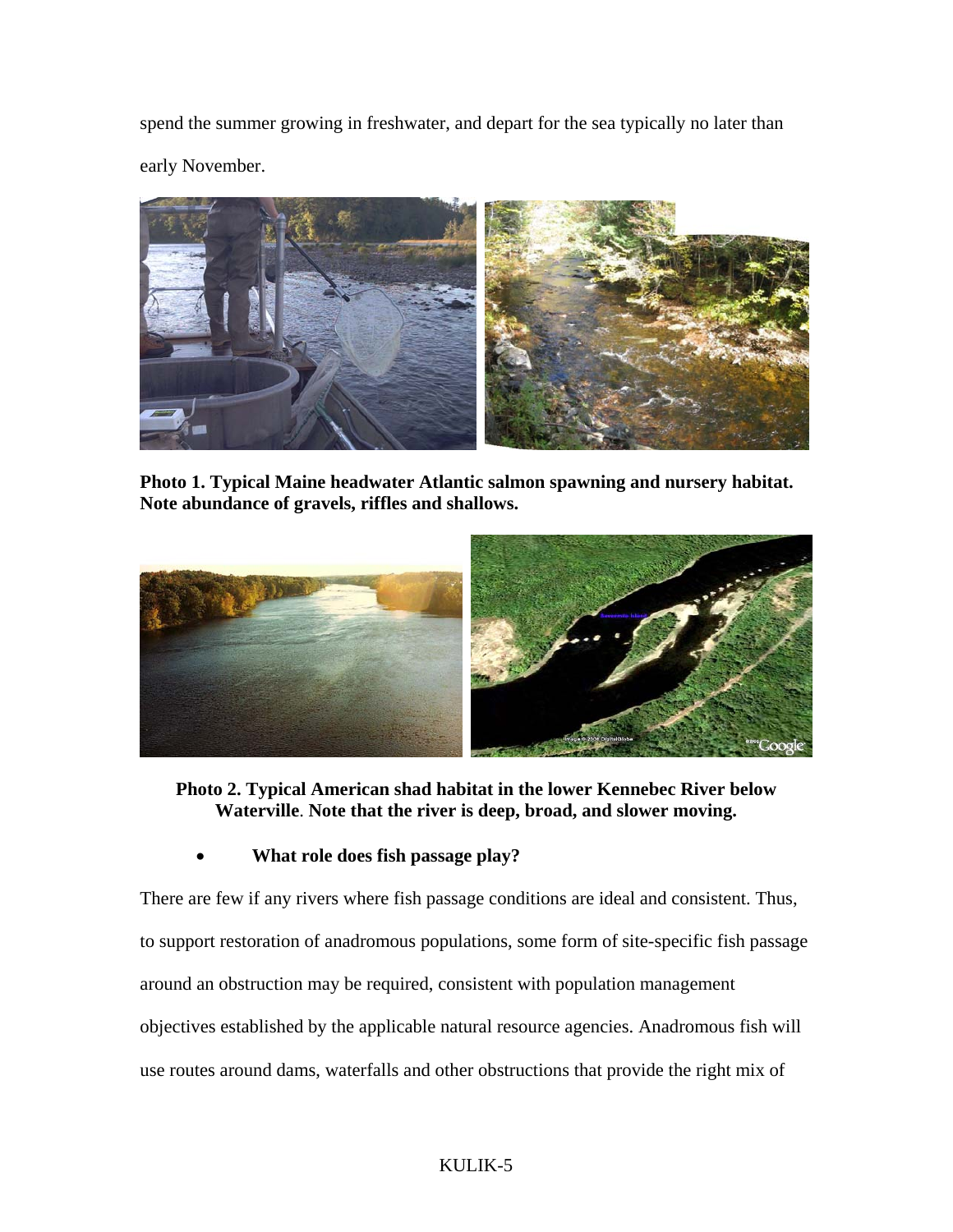hydraulic depth, turbulence and velocity conditions to promote passage. These may be existing facilities, and/or facilities specifically installed for fish passage.

• **What are relevant factors for providing adequate fish passage?** 

According to the 1998 KHDG Agreement,

 *"Licensee will continue and where needed, improve existing interim operational measures… to eliminate significant injury or mortality* (emphasis added) *(immediate or delayed) to the out-migrating species ,,, based on qualitative observations … ." (page 9-10; 13 and 15 for Lockwood, Shawmut and Weston respectively.)* 

Fish passage measures can vary from simple to complex, and solutions are usually based on site specific conditions coupled to an understanding of fish behavior and ichthyomechanics. The timing, environmental conditions and hydraulics conducive to fish passage are relatively predictable because the behavior and biology of anadromous fish species inhabiting the Kennebec River are well understood. Fishery agencies have been actively restoring these species to rivers throughout the northeastern and mid-Atlantic regions for many decades, so there is also a wealth of study data describing the dynamics of fish passage for these species at dams similar to the mainstem dams on the Kennebec. Anadromous salmon, for example, predictably migrate downstream in the surface flow and mostly at night, and respond to accelerating flow fields; fish such as alewives and American shad usually migrate in large, observable schools.

Thus, any passage condition that provides hydraulics conducive to fish passage is likely to pass these fish. The level of engineering complexity that may be necessary is generally site-specific and dictated on case-by-case basis. Providing passage might be as simple as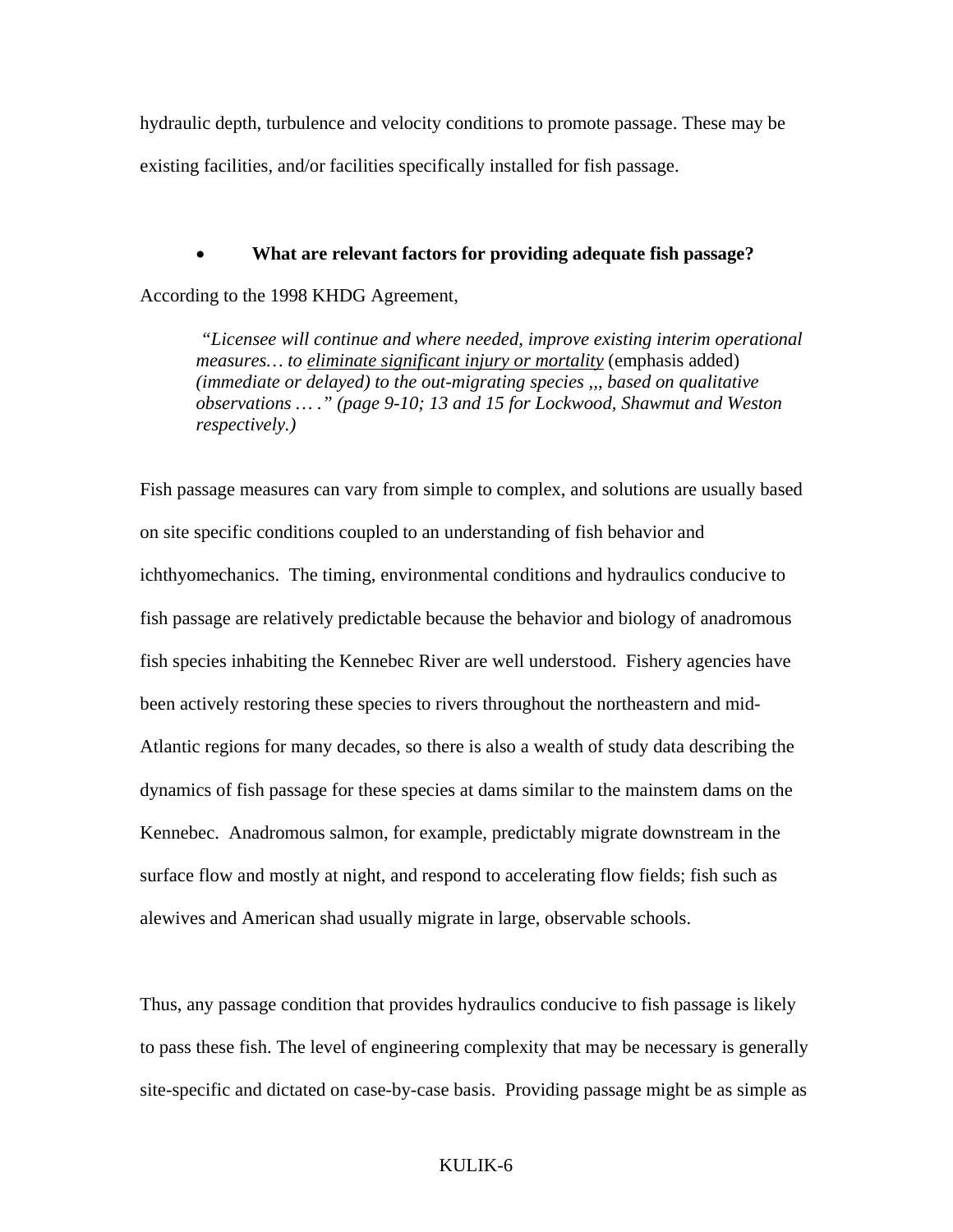opening a gate at a dam, altering a culvert size, or providing a natural-sloping channel into or around a falls or dam. At the other extreme would be providing a highlyengineered fish lift or ladder for upstream passage or creating a behavioral diversion such as lights or louvers to guide fish downstream toward a preferred passage route.

# • **What effect do project operations at the Lockwood, Shawmut and Weston dams have on anadromous fish?**

Anadromous fish can pass both upstream and downstream at the Lockwood, Shawmut and Weston hydro-projects with minimal injury or mortality. Fish passage is methodically monitored at these sites by biologists from FPLE and the Maine Department of Marine Resources ("MDMR"). Mr. Richter's testimony describes the monitoring process in detail. These observations are specifically conducted to document and refine downstream fish passage measures, and document and address evidence of injury or mortality resulting from fish passage. Results are formally reported and discussed annually by state and federal agencies and FPLE biologists. This program has been underway since 2000 and, to date, has worked well.

# • **Are additional "permanent" upstream and downstream structure installations currently required for successful restoration?**

Operation of fish passage facilities at dams is to ensure that fish can migrate without significant injury or mortality. Often, fish passage measures are characterized as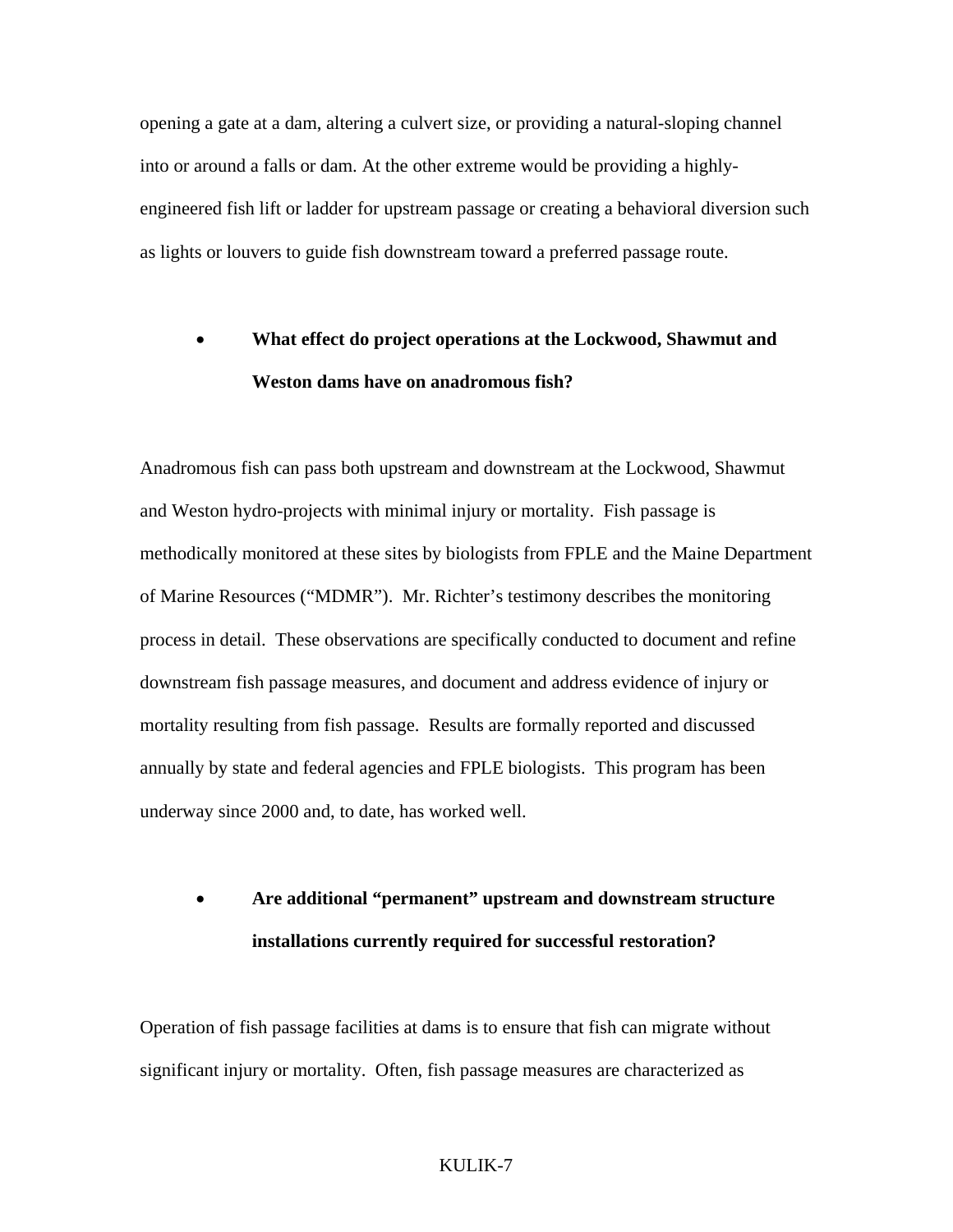"interim" or permanent". The distinction between the two can be as simple as verifying that existing passage conditions adequately meet escapement for spawning and population restoration and maintenance goals. There is no basis to infer that "interim" means "inadequate", and it is premature to assert that additional measures or facilities are required beyond existing interim measures.

If an "interim" passage measure ultimately meets fish passage escapement goals set by agencies, no further enhancements may be needed for it to be deemed "permanent". If fish passage goals are not met, then additional measures or modification may be required. The Agreement currently provides a systematic process allowing interim passage facilities currently in place at the Lockwood, Shawmut and Weston hydro projects to become formally assessed as permanent passage facilities pending regulatory and fishery agency review of applicable monitoring or study data. As outlined in Mr. Richter's testimony, these effectiveness studies are ongoing.

#### o **Upstream anadromous fish passage**

The petitioners assert that existing upstream fish passage measures at the Shawmut and Weston dams are inadequate. In my professional opinion, the existing upstream passage measures for the Shawmut and Weston projects are adequate, do not pose a threat to anadromous fish populations and satisfy the criterion for successful fish passage because passage is provided without significant injury or mortality to the migrating fish.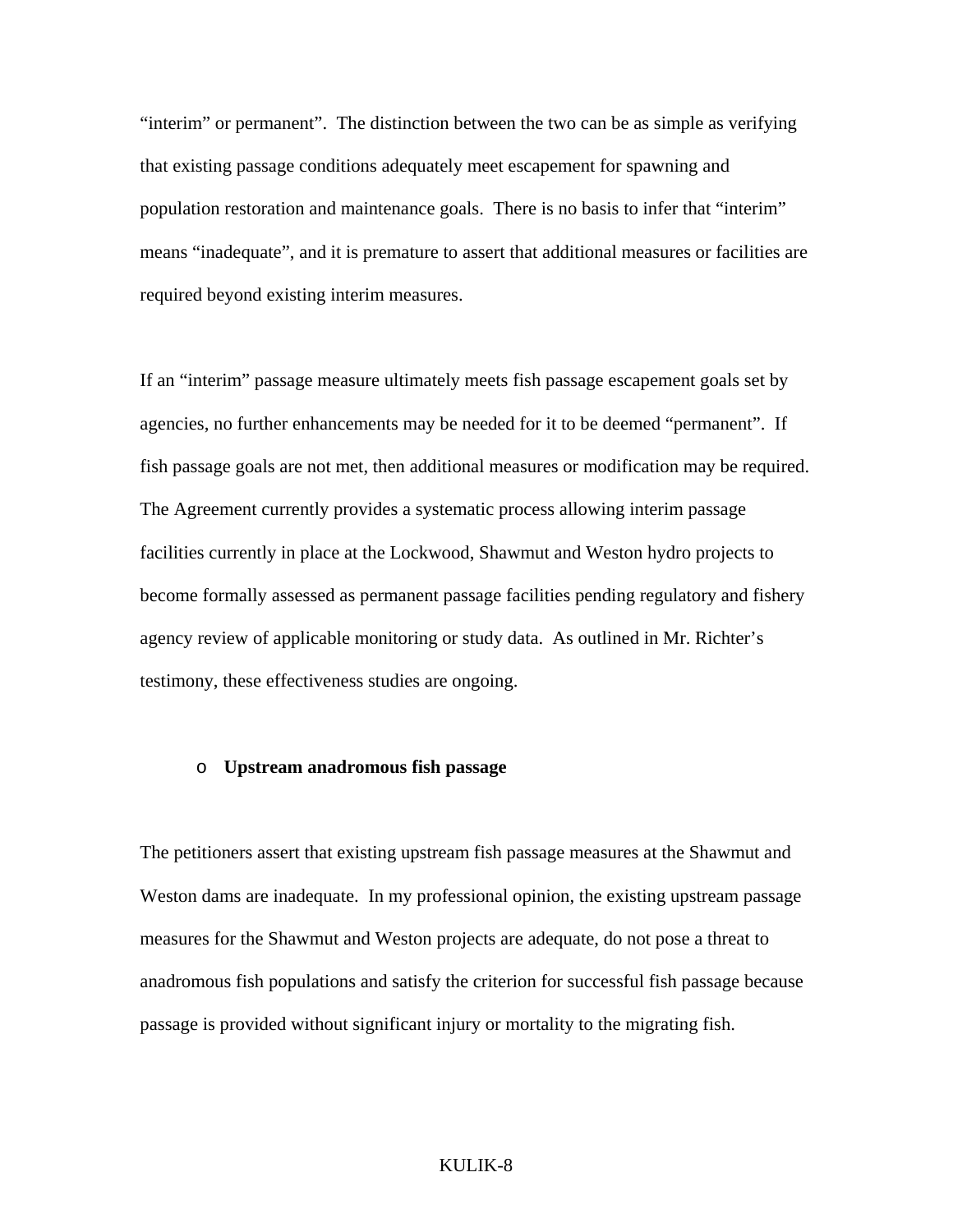As I discussed earlier, upstream passage is required for anadromous fish to complete their life cycles so that adult fish migrating upstream gain timely access to spawning grounds. The current phase of anadromous fish restoration as defined in the Agreement employs a strategy of trapping upstream-migrant anadromous fish at the existing fish lift at Lockwood, and then transporting them upstream directly to spawning habitat.<sup>[1](#page-10-0)</sup> Thus, there are no physical upstream passage facilities presently required at either the Shawmut or Weston Projects. Biologists trap, count, measure and truck the fish at Lockwood, then bypass the Shawmut, Hydro-Kennebec and Weston dams and place the fish directly into targeted upriver spawning habitat. As Mr. Wiley's testimony details, the Agreement provides that facilities will be added at Shawmut and Weston dams at a later phase, once anadromous fish abundance increases to a target level.

The most strategic and productive salmon spawning habitat in the Kennebec watershed is in the upper Sandy River and upper reaches of the Kennebec, located well above the Lockwood, Shawmut and Weston dams (Paul Christman, and Joan Trial, Maine ASC, personal communication). The present phase of Atlantic salmon restoration does not depend on fish passage at Shawmut and Weston dams because salmon can be readily trucked to their spawning habitat from Lockwood.

By contrast, American shad spawning is presently focused on the Kennebec River between Waterville and Augusta (KHDG 2001, 2002, 2003, 2004, 2005) (EXHIBIT FPLE-14), with additional historic habitat increments available in the mainstem river

 $\overline{a}$ 

<span id="page-10-0"></span><sup>&</sup>lt;sup>1</sup> Upstream anadromous fish passage is provided by a \$2.7 million lift, trap and sorting facility that became operational in May 2006. The facility is operated by FPL Energy Maine Hydro, MDMR and MASC.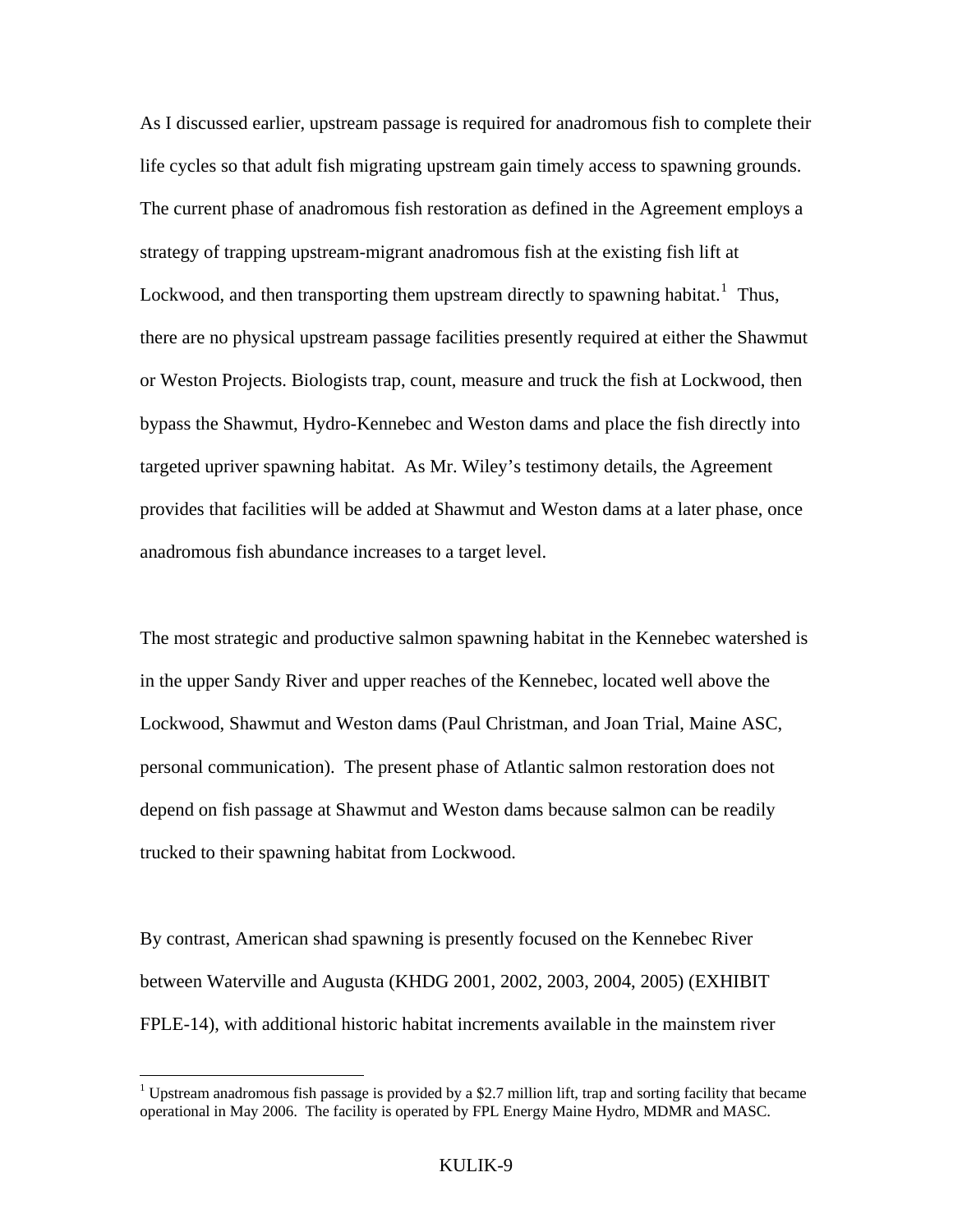from below Madison to Waterville. The Maine DMR is currently concentrating most American shad stocking and management in the Kennebec River below Waterville (KHDG 2001, 2002, 2003, 2004, and 2005). Thus, the present phase of American shad restoration does not currently depend on fish passage at Shawmut and Weston dams.

Most alewife spawning habitat in the Kennebec River basin is actually located in the Sebasticook River, which joins with the Kennebec downstream from the Lockwood Dam, and is thus unaffected by mainstem Kennebec fish passage conditions. A small amount of alewife habitat is located in Wesserunsett Lake, which is connected to the Kennebec upstream from the Shawmut dam (see EXHIBIT FPLE-14). These fish can be readily trucked to Wesserunsett Lake and thus do not depend on fish passage facilities at Shawmut and Weston dams. Again, there is no reason why this long-standing practice by the agencies should be modified or discontinued.

The current phase of upstream passage past Shawmut and Weston dams provides a stateof-the-art trap and truck program, where anadromous fish are trapped at the new Lockwood Dam fish lift, inspected, counted, and then quickly transferred via tank truck directly to upstream spawning habitat. This process bypasses Shawmut and Weston, removing them from any direct effect on upstream passage. During 2006, the first year of operation, 15 adult Atlantic salmon were successfully passed to the Sandy River during the passage season. The MASC considers this to be a very encouraging start to passing salmon upstream as part of re-establishing a Kennebec River salmon fishery (Paul Christman, MASC, personal communication). All fish were successfully handled and released to the Sandy River with no injury or mortality; follow-up monitoring by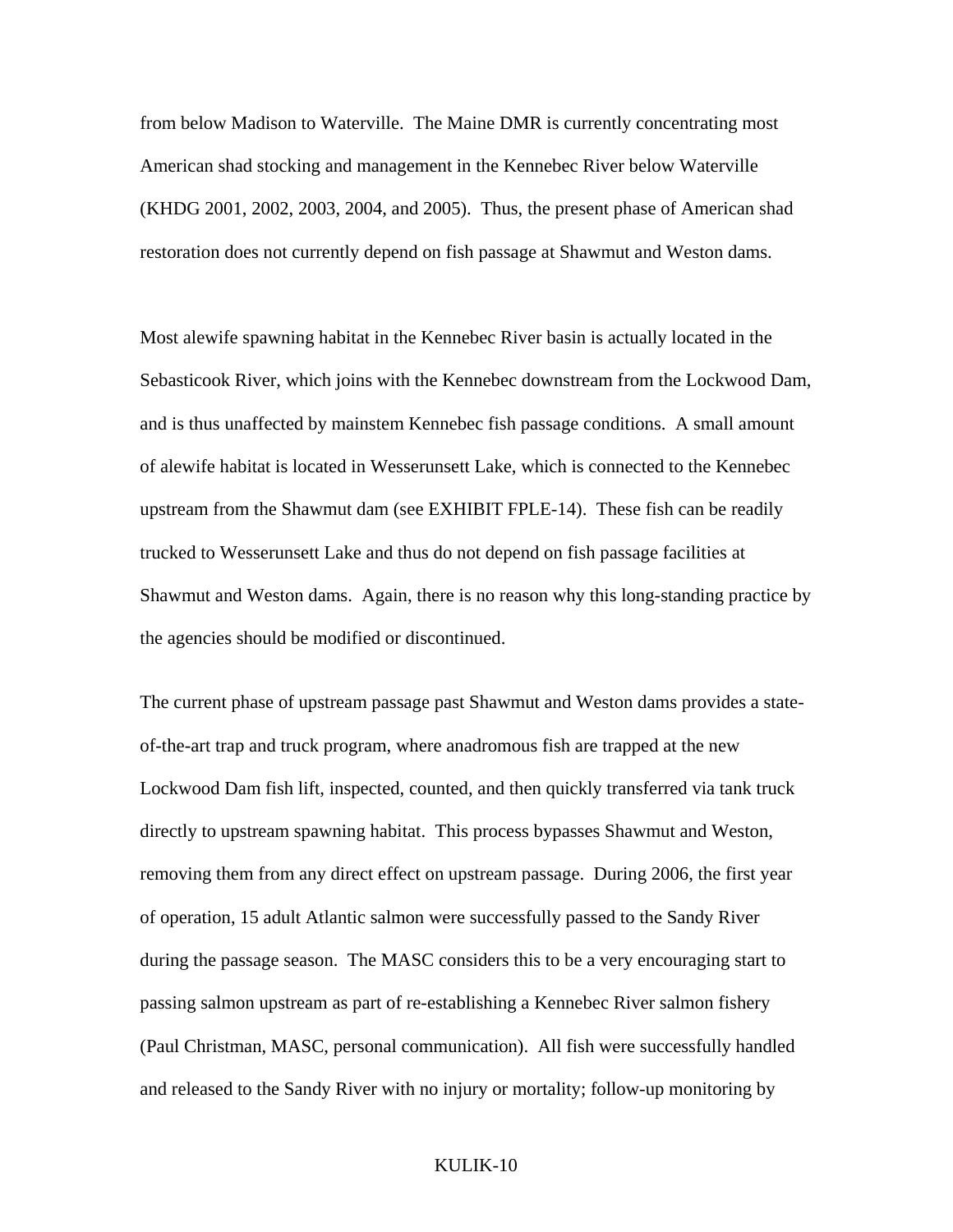MASC indicates that the fish remained fit and healthy (Paul Christman, MASC, personal communication). This demonstrates that the way in which upstream fish passage has been addressed satisfies the KHDG criterion for successful fish passage.

Trapping and trucking of anadromous fish has been a well-established measure for transporting pre-spawning adult anadromous fish for many decades during early phases of fish restoration. In addition to Atlantic salmon, trap-and-truck has been used successfully in the Kennebec watershed since the 1980's to annual transfer hundreds of thousands of alewives to spawning grounds, and to transfer broodstock American shad to Maine for spawning from as far away as the Connecticut River in Holyoke, Massachusetts, and the Merrimack River in Lawrence, Massachusetts (KHDG 2001, 2002, 2003, 2004, 2005). Every year, hundreds of adult salmon on the Penobscot River are successfully trapped at the Veazie dam above Bangor and trucked to federal hatcheries near Ellsworth. The Saco River also has a long-established trap and truck program that has successfully moved anadromous fish past obstructions with no significant injury or mortality. These programs have consistently demonstrate low mortality and stress, and move fish to spawning grounds with ample time and opportunity to spawn. According to Marshall, et. al. (1994), *"trapping and upstream trucking of wild populations [of salmon] has merit where distance to headponds is significant and where all adults can be released at or below their tributaries of origin …and quickly places a fish closer to cooler headwater tributaries."*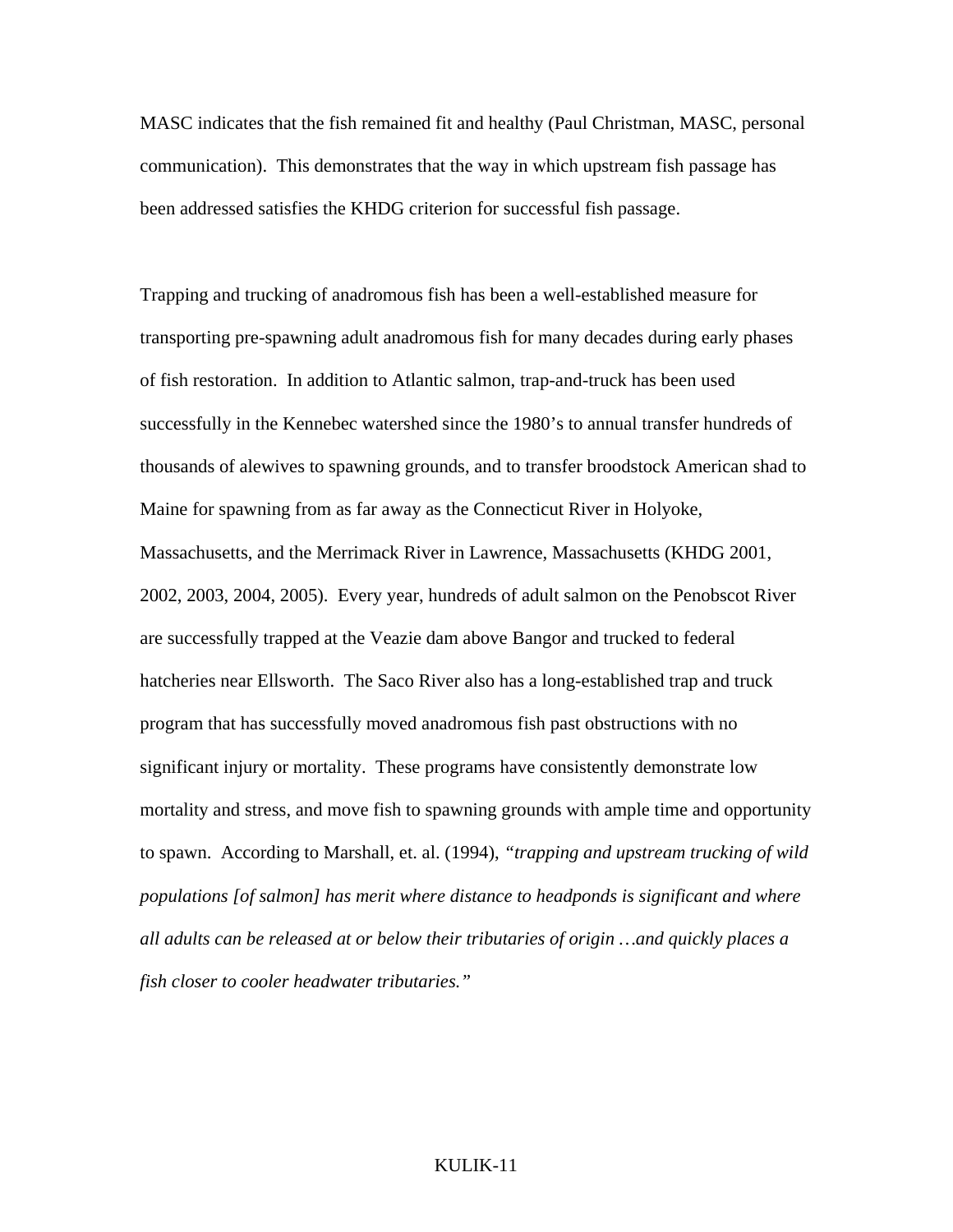Thus, there is no basis for conclusion that the absence of permanent upstream passage facilities at the Shawmut and Weston hydroelectric projects poses any threat to anadromous fish populations, because passage is provided through the Lockwood trap and transport facilities. The KHDG Agreement provides for the future development of facilities located at Shawmut and Weston based upon the progress of the restoration and the presence of adequate numbers of returning fish below the projects, which have not yet been reached.

#### o **Downstream anadromous fish passage**

Currently fish are passed downstream at the Weston, Shawmut and Lockwood projects via existing gates, sluices, spillways and turbines. These are designated in the Agreement as "interim" measures. However, as demonstrated below and in Mr. Richter's testimony, there is no evidence that these interim fish passage measures at the projects are in any way hampering anadromous fish restoration on the Kennebec. Conversely, there is ample evidence that anadromous fish populations are in fact increasing. Thus, there is no justification at this time to modify or change what FPLE and Merimil are doing pursuant to the KHDG Agreement.

These projects include provisions for downstream passage that comply with the requirements of the *KHDG Agreement*. The Agreement was designed and approved by all Maine agencies responsible for fish restoration and management on the Kennebec River (including DMR, Atlantic Salmon Commission (now MASC), Maine Department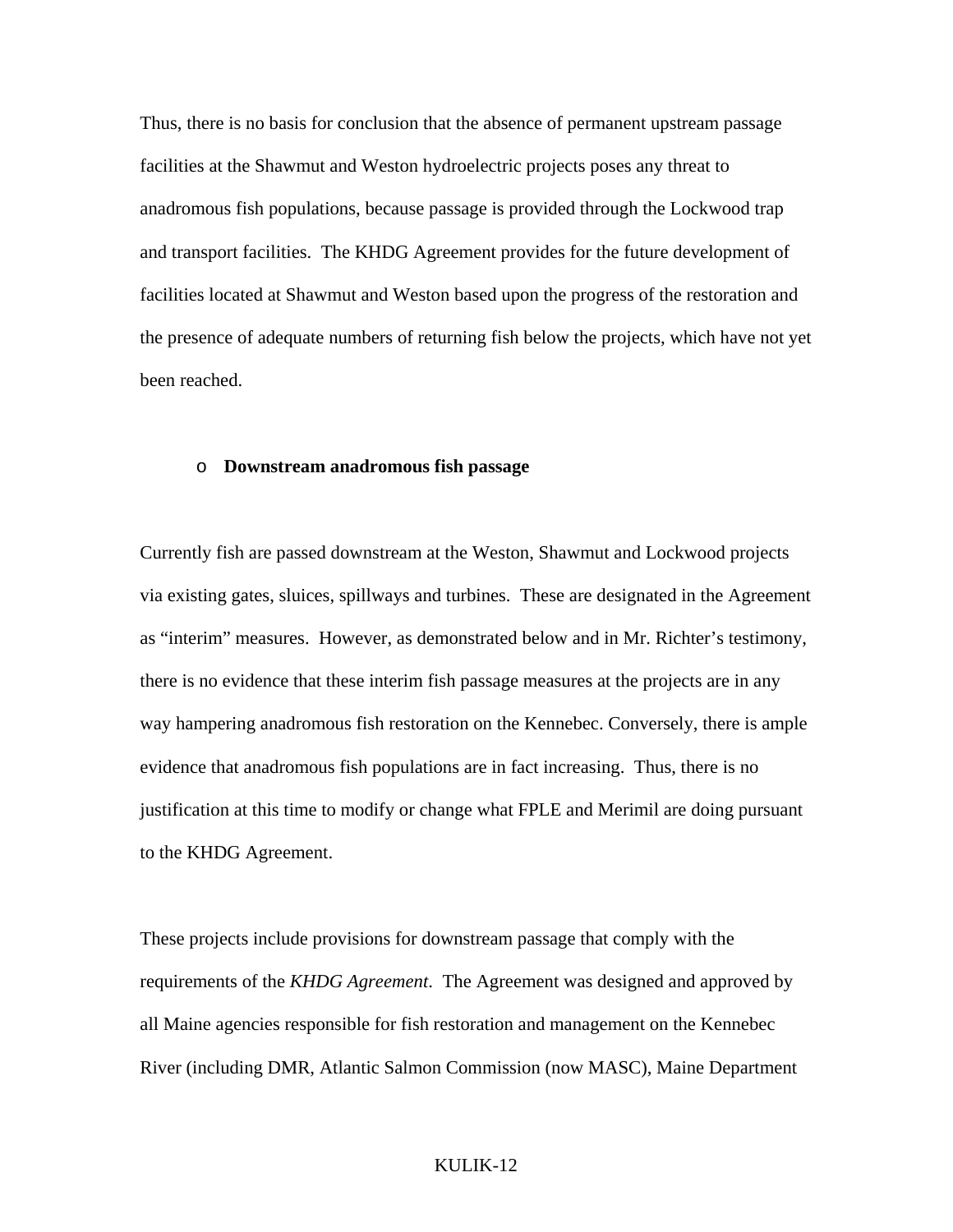of Inland Fisheries and Wildlife and the U.S. Fish and Wildlife Service), as well as the Maine State Planning Office, the Kennebec Coalition, and affected dam owners (including FPLE). This is discussed further in the testimony of Mr. Wiley.

As noted earlier, the KHDG Agreement provides a methodical scientific process for restoring runs of anadromous fish that includes monitoring and adjusting fish passage measures based on monitoring feedback. The Agreement anticipated the need to pass anadromous fish downstream toward the ocean without significant injury or mortality. The passage measures include the use of gates, sluices, spillways and turbines as described by Mr. Richter. These methods of passing anadromous fish downstream are also used at hydroelectric sites elsewhere in Maine, and in Vermont, New Hampshire and Massachusetts.

These facilities are operated for fish passage at times and in a manner based on known fish behavior, as specifically recommended by the fisheries agencies. Mr. Richter's testimony has described the timing and operation of fishways in detail. In most cases, the dams have gates and sluices already in place for the original purpose of passing logs and floating debris. These devices have been adapted for passing fish. Furthermore, many anadromous fish migration events coincide with periods of high flow, when significant volumes of water in the river spill over the tops of the dams (spillway), providing abundant and supplemental downstream passage routes. During periods of high flow, many fish are carried downstream via the spillway regardless of the existence of other designated fishway passages or routes (see Photo 3).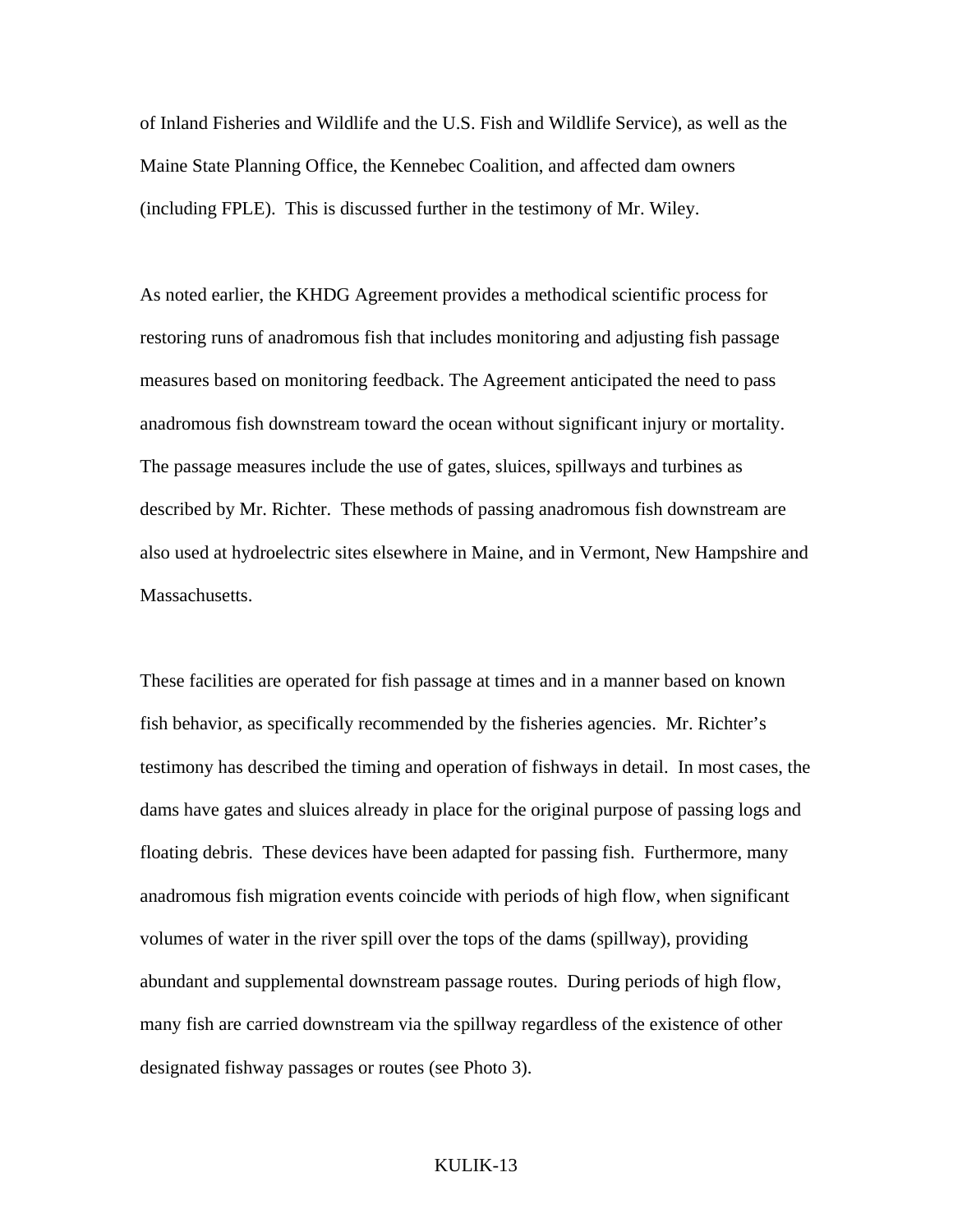

**Photo 3. View of typical spillway flow at Lockwood Dam during late May, a period of peak downstream migration for Atlantic salmon.** 

The petitioners incorrectly allege that spillage is insignificant at these sites during the fish passage season. However, Atlantic salmon smolt migrate downstream on Maine rivers during April, May and June, with most fish passing in May (Baum 1997). During these months, flow in the Kennebec River is very high due to seasonal snow melt and rainfall. September, October and November are key months for river herring and shad downstream migration, as well as some adult salmon. During these months, spillage is variable but also occurs; any time that river flow exceeds the hydraulic capacity of the turbines the excess water passes around the powerhouse via the spillways and/or gates and fish are carried with it. During such times the probability of turbine passage is relatively low because many fish would pass via the spillway or other gate openings.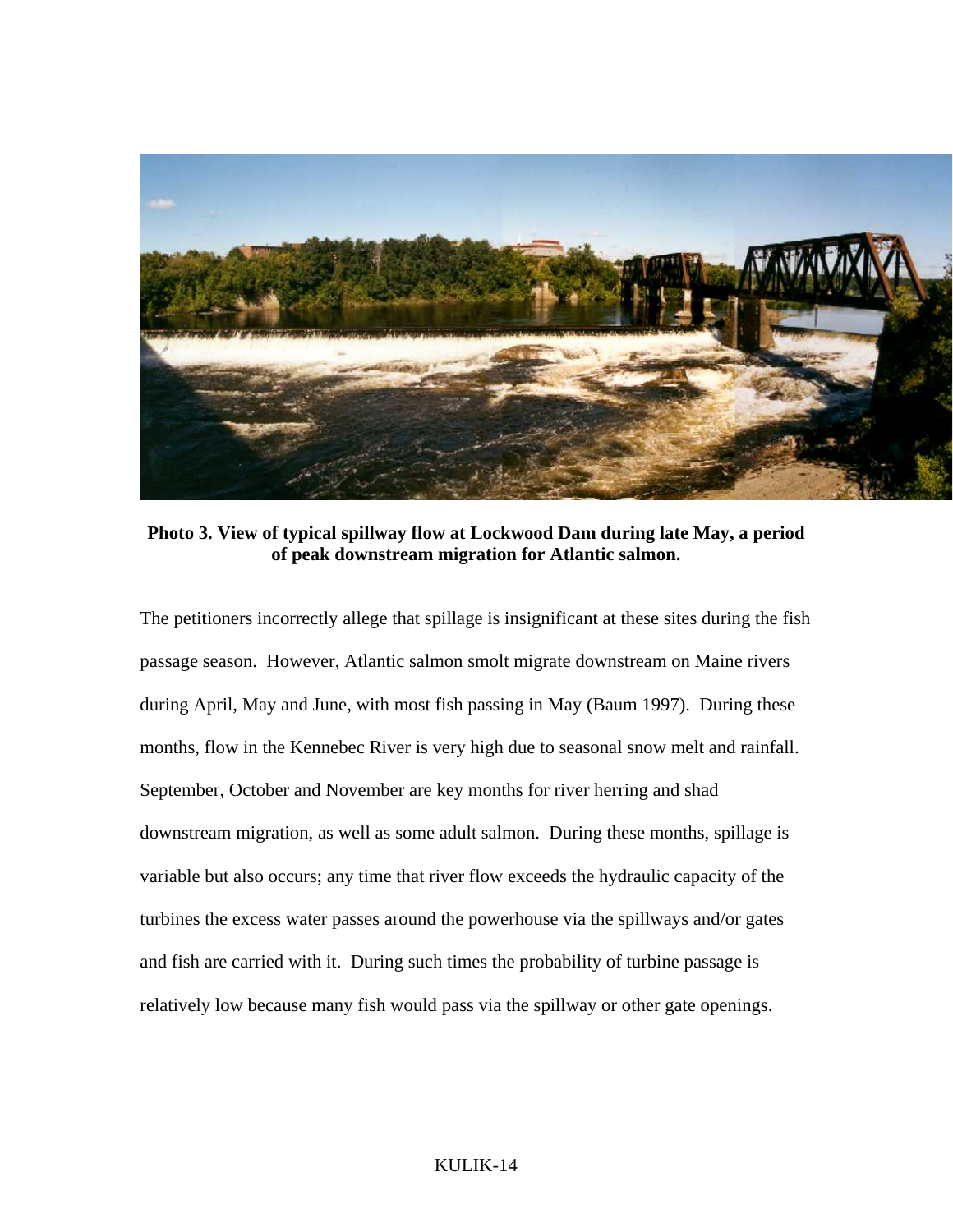Some anadromous fish may pass via the project turbines. However, the petitioners claim that *all* fish passing downstream are passed through turbines and that all of those that do are killed. This is simply conjecture and is un-supportable, as demonstrated by many years of independent studies of similar fish and similar turbines. These studies have been summarized into peer reviewed references such as for the U.S. Department of Energy (Franke *et. al*, 1997). These analyses show that turbine passage survival is affected by site-specific turbine characteristics such as runner size, speed, head, number of blades, etc. In essence, the data show that there is a spectrum from high-risk to low-risk turbine characteristics. Very high-head (i.e. 150 ft or more), high speed, small turbines tend to have higher risk of mortality, than lower head, slower-speed, larger turbines which have lower risk. The Lockwood, Shawmut and Weston turbines are of the low-risk design.

Based on these characteristics the literature indicates that it is probable that approximately 85-95% of those anadromous fish that happen to pass downstream via turbines would in fact survive. As discussed above, most anadromous fish would not likely pass via turbines. Studies conducted here in Maine during the 1990s at hydro sites with similar turbines to the Lockwood, Shawmut and Weston projects provide similar results. Smolt survival studies conducted on Saco River projects indicate survival through the turbines is 88% at Bar Mills and 85% to 97% for West Buxton.<sup>[2](#page-16-0)</sup>

As noted above, because juvenile anadromous fish migrate in relatively large concentrated schools, their presence is readily detectable. If any large numbers of these

 $\overline{a}$ 

<span id="page-16-0"></span><sup>&</sup>lt;sup>2</sup> Normandeau Associates, Inc. and FPL Energy Maine Hydro, LLC. May 2002; Normandeau Associates, Inc. January 2000.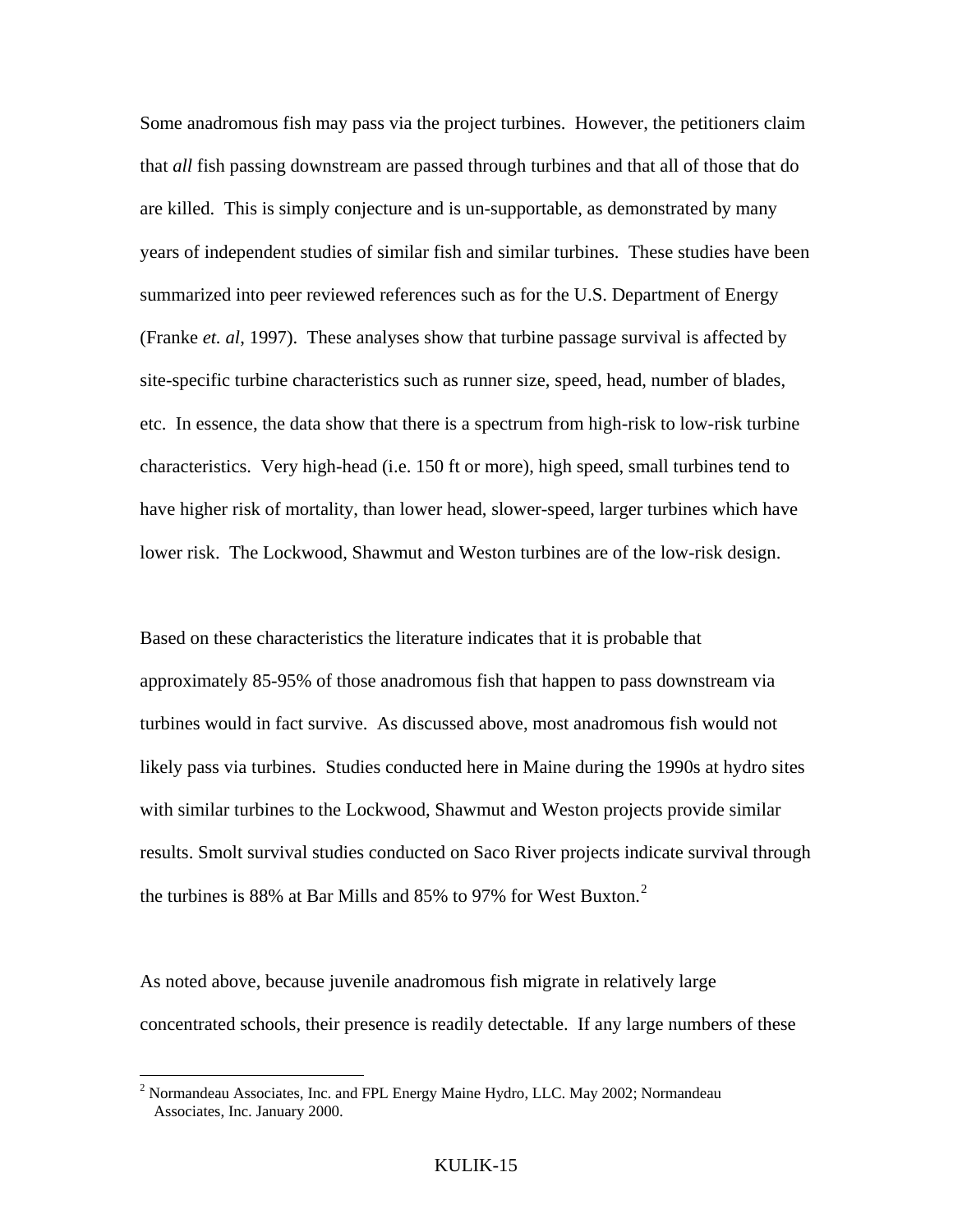fish were in fact being killed and injured by turbine passage at these sites, the evidence would be readily observable and documented, as noted by the petitioners' reference to the Benton Falls Project on the Sebasticook River<sup>[3](#page-17-0)</sup>. The fact that no such occurrences have been documented at Lockwood, Shawmut and Weston despite directed monitoring is indicative that there are no significant problems at these projects.

The scientific literature, as well as well-documented direct observations from routine anadromous fish monitoring on the Kennebec conducted both by FPLE and DMR, provide further support that the downstream fish passage provisions in the Agreement and implemented at the Weston, Shawmut and Lockwood projects are reasonable, and provide adequate fish passage (KHDG 2001, 2002, 2003, 2004, and 2005). For example, scientific monitoring data show that these fish stocks are increasingly abundant under the passage conditions provided by the Agreement. Even though the anadromous restoration program operating under the Agreement is in its early stages, annual DMR and U.S. EPA river surveys (KHDG 2005, Yoder *et al*., 2006) have documented successful breeding and an increasing abundance of anadromous fish, and there is now an established flourishing commercial fishery that exploits alewives and attracts harvesters from around the State.

 $\overline{a}$ 

<span id="page-17-0"></span> $3 \text{ In } 1999$  a downstream fishway at the Benton Falls Project on the Sebasticook River that normally passes alewives became clogged. This briefly diverted alewives to a turbine in sufficiently large numbers that injured fish were readily observable by the public using similar surveillance methods to those currently used at Lockwood, Shawmut and Weston.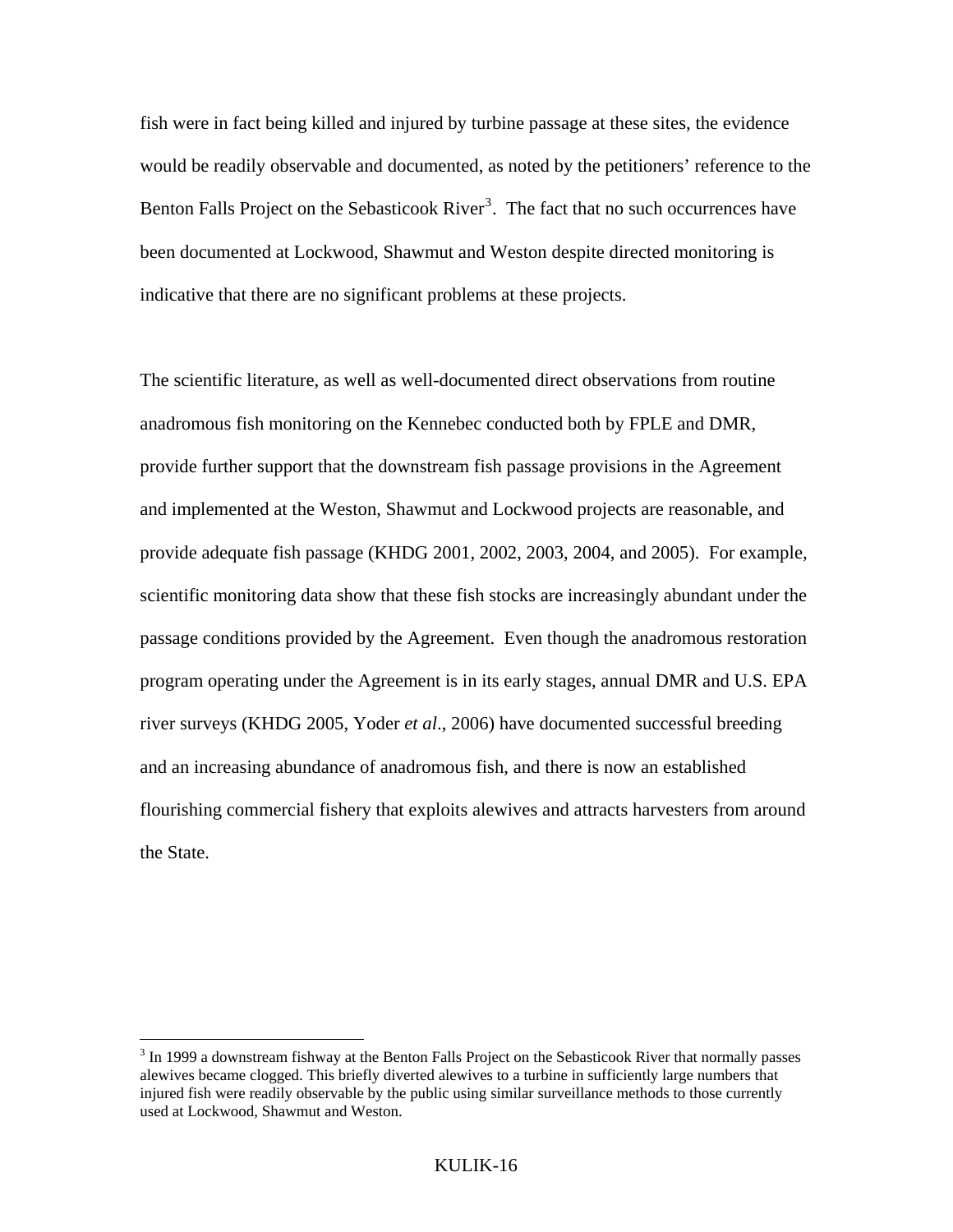# • **What is the significance and rationale for dates for additional passage facilities in the KHDG Agreement?**

The Agreement specifies a sequential order to the implementation of upstream and downstream passage measures. The schedule is based on the repopulation rates to the Kennebec River of American shad, as well as Atlantic salmon, and river herring expected by fishery agencies. The implementation of sequential permanent upstream fish passage at dams assumes that it would take several years for the anadromous American shad population to increasingly occupy each consecutive reach of river. The specific population triggers and dates for specific fishways were based on the best professional judgment of agency biologists with anadromous species management expertise. Therefore, construction of fishways further upstream will follow at the pace of population expansion and restoration efforts.

It is my professional opinion that the schedule for implementing fish passage measures is reasonable and that there is no need to advance the schedule for provision of additional fish passage measures. This is because the existing program adequately supports the restoration of the fisheries to the waters of the Kennebec River as evidenced by a trend of increasing anadromous fish abundance under existing passage conditions, and because the abundance has not yet reached the triggers that would justify construction of additional facilities upstream.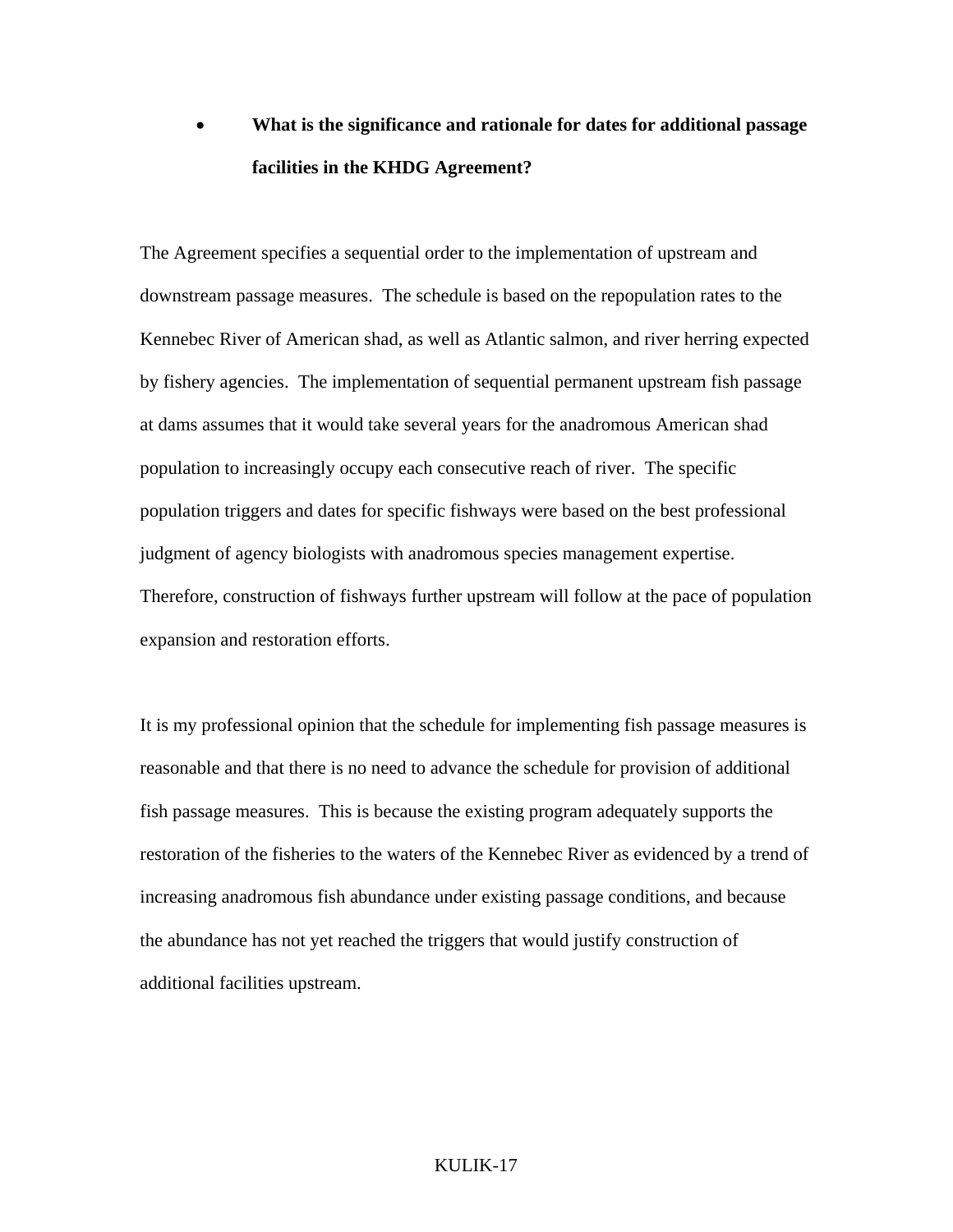# • **Conclusion**

In conclusion, based upon my experience and training as a fishery biologist, and given the:

- lack of evidence of significant anadromous fish injury or mortality at the Lockwood, Shawmut and Weston hydro projects;
- existence of an effective trap and truck operation at Lockwood;
- high turbine survival rates for downstream migrants passing at projects similar to the subject Kennebec projects;
- existence of downstream fish passage measures at each project;
- existence of downstream fish passage monitoring study plans; and,
- increasing abundance of anadromous fish populations in the Kennebec River;

it is my best professional judgment that the existing upstream trap and truck program and downstream fish passage measures at the Lockwood, Shawmut and Weston hydro projects are adequately and appropriately supporting efforts to restore anadromous fish, and are not posing a threat to human health or the environment.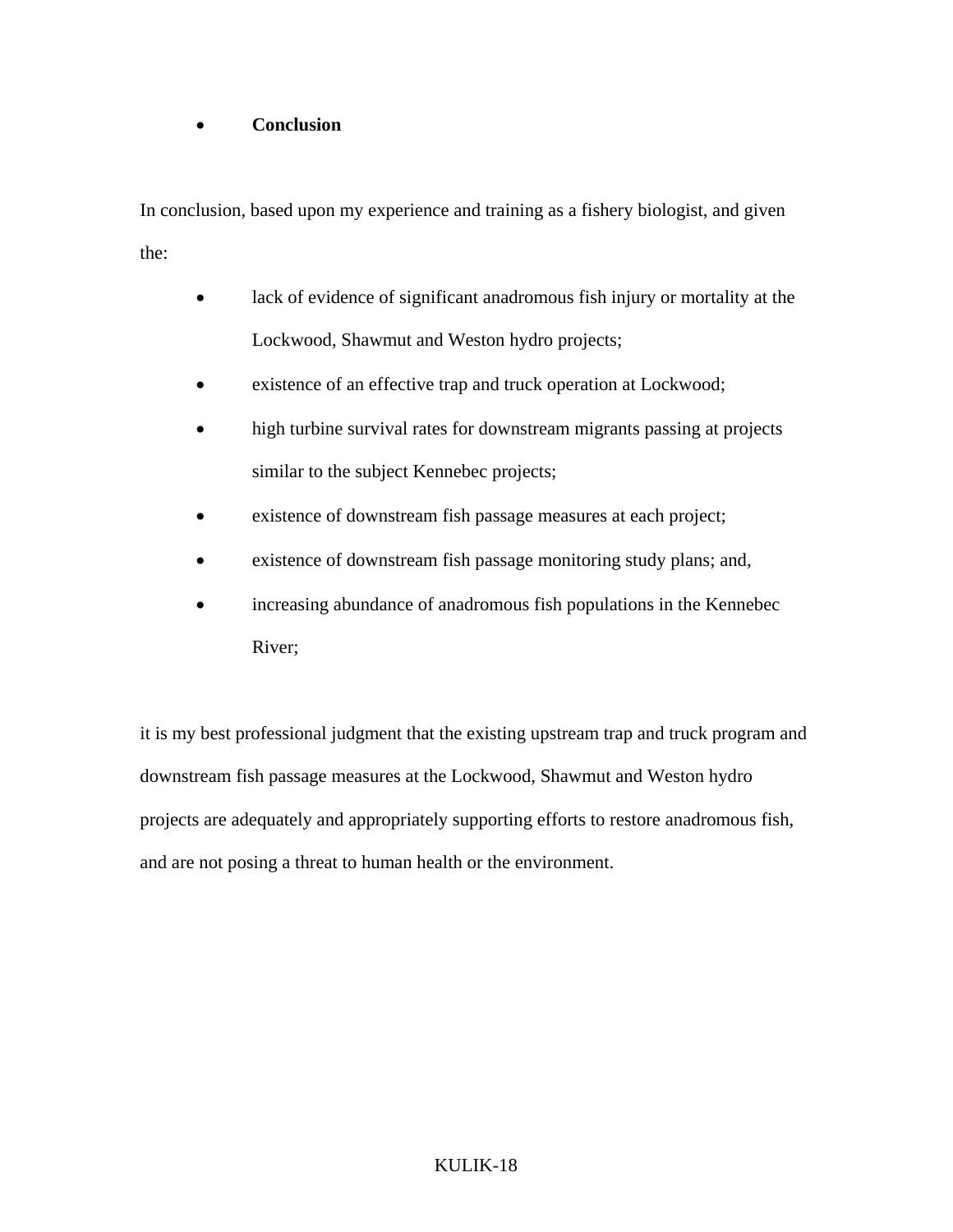# **HAVE THERE BEEN CHANGES IN ANADROMOUS FISH PASSAGE CIRCUMSTANCES OR CONDITIONS WHICH SHOULD REQUIRE MODIFICATION OF THE CERTIFICATIONS?**

The petitioners allege that two circumstances or conditions have changed since the issuance of the water quality certifications:

- Federal agencies are considering whether a certain segment of the Atlantic salmon population should be listed under the Endangered Species Act, and
- The installation and operation of the Lockwood fish lift and transport system places fish above the three subject projects where they allegedly have no safe downstream passage routes back to the ocean.

The petitioners, however, offer no specific documentation of changed circumstances other than to provide a copy of a petition to list Kennebec River Atlantic salmon as an endangered species. The implication is that a potential listing somehow justifies a higher standard for downstream fish passage than that required in the KHDG Agreement. This is unsubstantiated and wrong.

### • **Endangered Species Listing for Atlantic Salmon**

Currently, Atlantic salmon are not listed as either a threatened or endangered species in Kennebec waters encompassed by the Lockwood, Shawmut and Weston projects. Those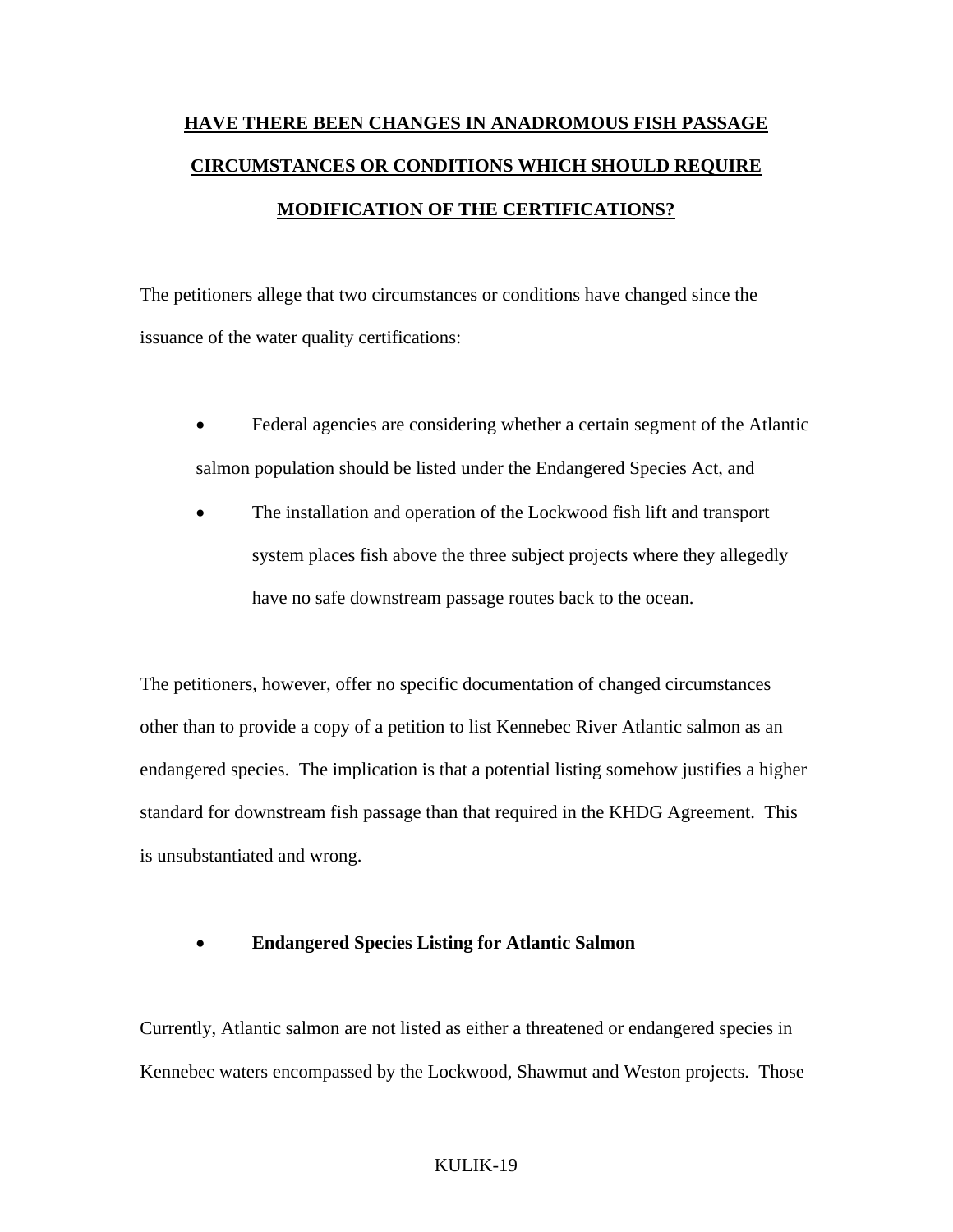Atlantic salmon populations that are presently listed as endangered are specifically from other Maine watersheds, such as the Sheepscot, Ducktrap, Cove Brook, Narraguagus, Pleasant, Machias, East Machias and Dennys rivers. Salmon in these waters are included in the Gulf of Maine Distinct Population Segment (DPS).

USFWS and NMFS define the Gulf of Maine Distinct DPS as including "*all naturally reproducing remnant populations of Atlantic salmon from the Kennebec River downstream of the former Edwards Dam site* (emphasis added), *northward to the mouth of the St. Croix*". The purpose of this designation is to distinguish this group of fish from those from Long Island Sound and Central New England. (65 Federal Reg. 69459). The DPS listing specifically excludes those Kennebec waters affected by fish passage issues associated with the KHDG Agreement. Atlantic salmon native to the upper Kennebec (*i.e.* those requiring fish passage at Lockwood, Shawmut and Weston dams) were extirpated many decades ago (Paul Christman, MASC personal communication).

The fact that Atlantic salmon in the Kennebec River above Augusta are not presently classified as part of the DPS, or listed as threatened or endangered reflects that there is presently no remnant native population established in these waters (Paul Christman, MASC personal communication).

According to the MASC, those Atlantic salmon inhabiting Bond Brook in Augusta and Togus Stream in Randolph were found by the USFWS genetics laboratory in Lamar, PA to be distinct from other stocks (Paul Christman, Maine ASC, personal communication).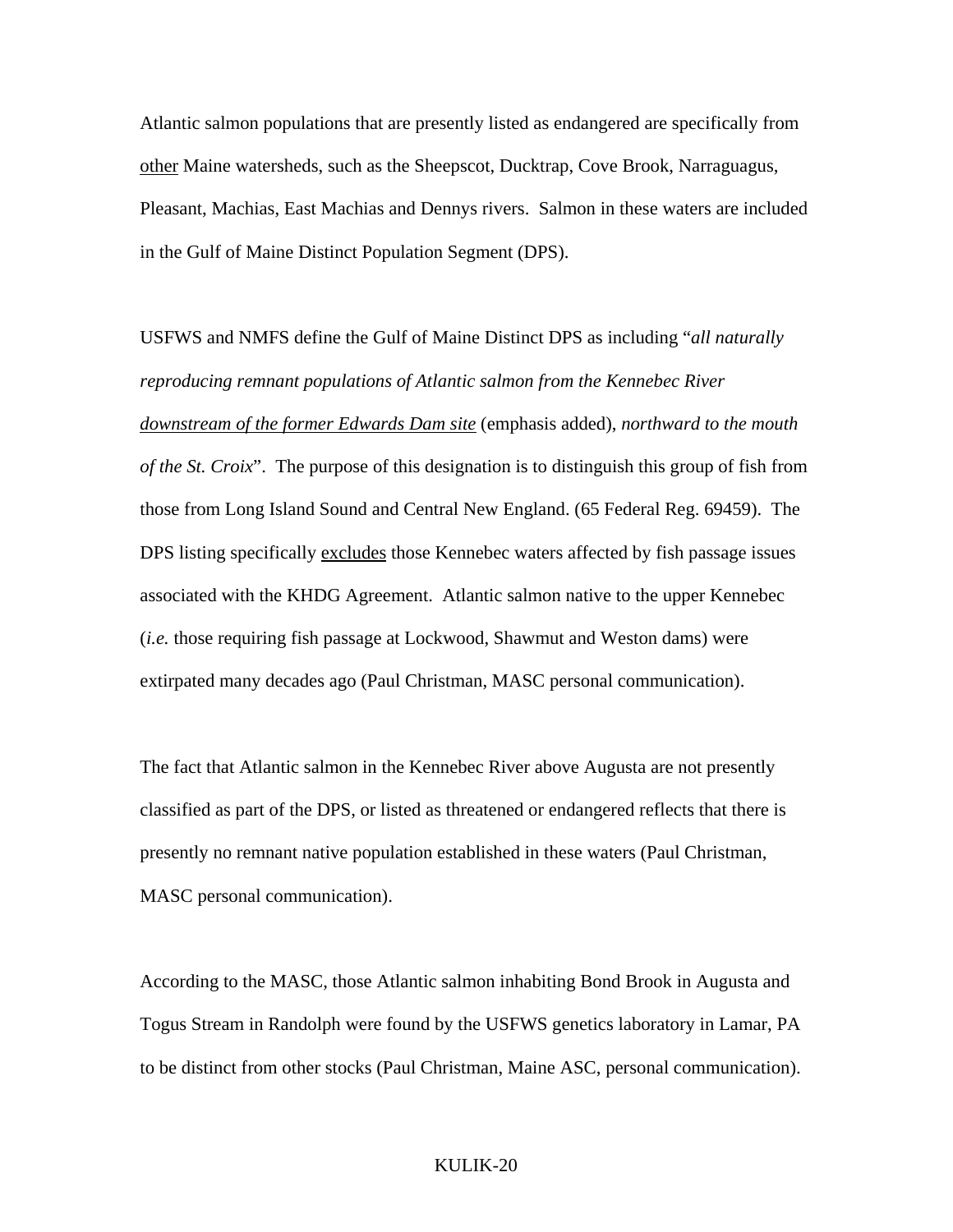These fish inhabit tributaries 20 miles or more downstream from Lockwood, Shawmut and Weston dams, and thus do not require passage at these dams to migrate to and from their home habitat. They are part of the DPS, but merely under consideration for potential listing at this time. Whether they will eventually be listed as threatened or endangered is a matter of speculation.

Fifteen adult Atlantic salmon entered the new fish lift at the Lockwood dam and were successfully passed upstream in 2006. The MASC determined the origin of each fish from observations of markings and genetics. None of these salmon was related to the Bond Brook or Togus population.

At present there is no actionable change in management or status for Kennebec Atlantic salmon, and thus no change in circumstances that would warrant modification of the existing anadromous fish passage measures outlined in the KHDG Agreement. It is my best professional judgment that fish passage at the Lockwood, Shawmut and Weston dams has no known effect on any listed endangered salmon populations.

#### • **Safe Downstream Passage after Installation of the Lockwood Fish Lift**

The petitioner alleges that the installation of the Lockwood fish lift and the subsequent transport of adult salmon to spawning habitat above the three projects constitutes a change in circumstances requiring the modification of the certifications. To the contrary, the planned installation of the fish lift was an integral part of the KHDG agreement.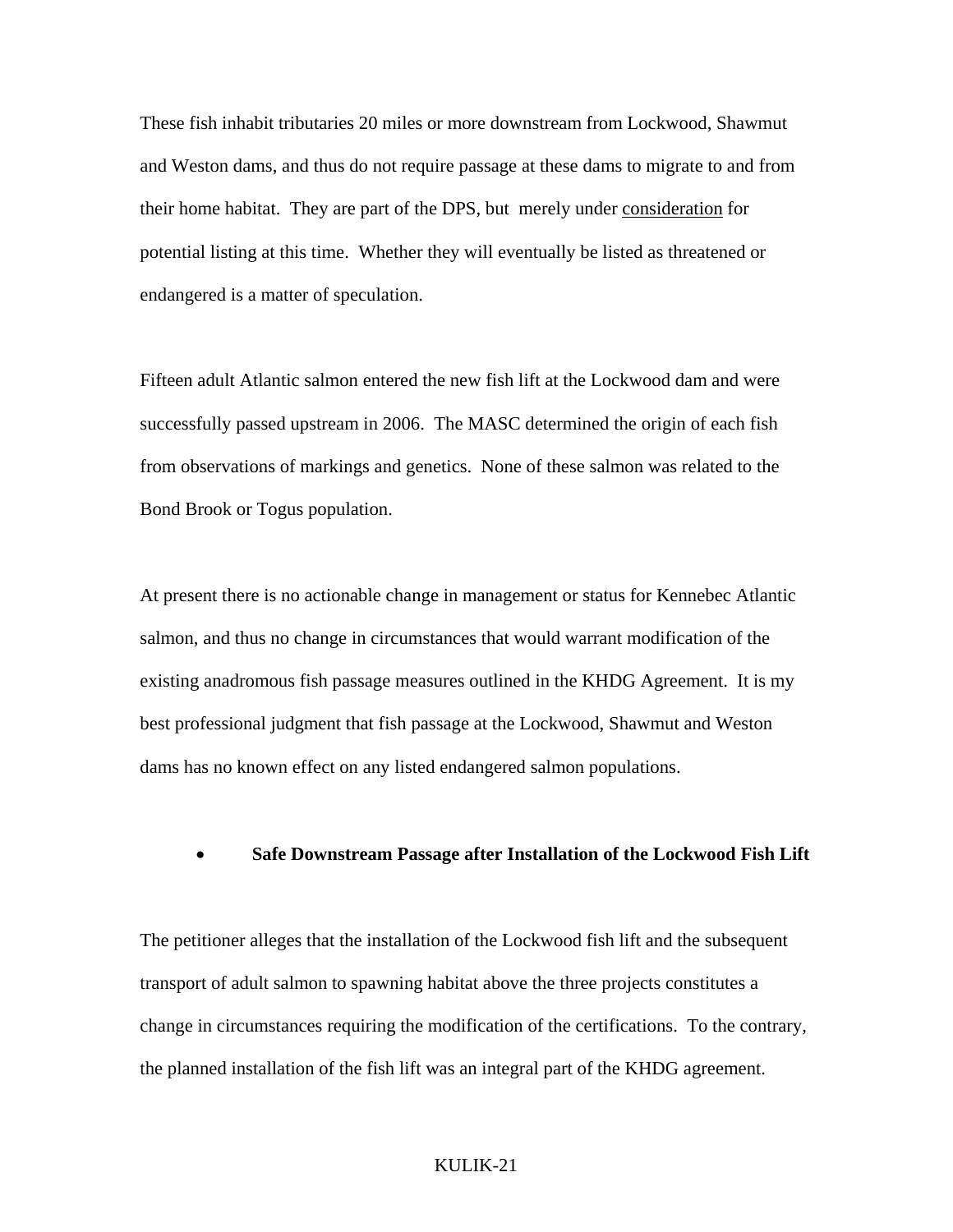The transport of adult Atlantic salmon from the Lockwood fish lift, and subsequent downstream passage of post-spawned adults and juveniles, was expected as the natural and logical result of commencing operation of the Lockwood fish lift in 2006. The Lockwood fish lift represents a \$2.7 million investment that was planned in advance, and built for the express purpose of passing these fish. Additionally, as discussed in Mr. Richter's testimony, safe downstream passage was provided at the Lockwood, Shawmut and Weston projects in advance of the installation of the fish lift and the subsequent transport of adult salmon. The actions surrounding the Lockwood fish lift clearly are not unanticipated changed circumstances requiring an urgent change in fish passage strategy.

In addition, much of the petitioners' argument is falsely predicated on the absolute assumption that existing conditions and measures provide no safe downstream fish passage. However, as I have described above, the Lockwood, Shawmut and Weston dams do not jeopardize the existence of Atlantic salmon because downstream fish passage is already provided. Fish passage provisions have been committed to by all signatories of the Agreement (with Atlantic salmon passage parameters in mind), and a process is in place to methodically evaluate and modify these facilities as necessary through observation and study.

Petitioners also incorrectly state that Atlantic salmon are afforded no downstream passage alternative other than through turbines when water is not spilling over the dam. and also erroneously claim that there is a "*lack of any safe and effective downstream passage facilities at the Weston, Shawmut and Lockwood Dams*" which "*prevents them*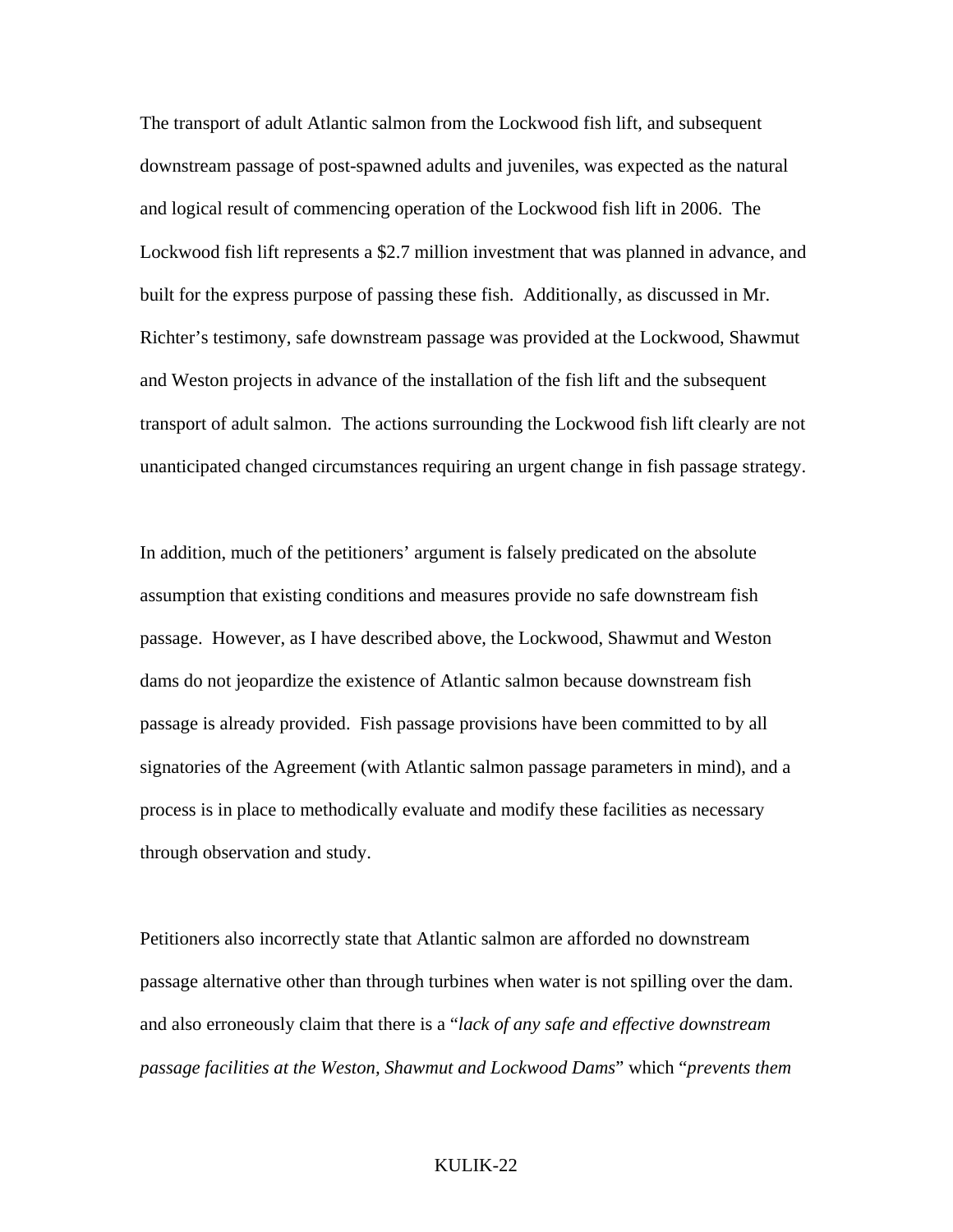*from safely reaching and occupying their requisite marine habitat*." To the contrary, as demonstrated in Mr. Richter's testimony, downstream fish passage has been provided for anadromous species at these projects since 2000. This has been in the form of controlled spills through sluice gates and deep gates, providing passage over spillways, and/or providing passage through turbines.

Anadromous fish such as salmon are surface-oriented migrants naturally attracted to surface flow inherent through structures such as gates and sluices. Although these structures were historically built for other purposes at the projects, they are now opened specifically during the times of year required for moving anadromous fish downstream. These fishways are monitored by DMR and FPLE biologists, and results are documented, reviewed and discussed in an annual scientific forum.

As discussed earlier, this type of downstream anadromous fish passage is conventional as it has been successfully adopted at numerous hydroelectric projects with similar features throughout New England and is consistent with the provisions outlined in the KHDG Agreement. It is inappropriate to prematurely dismiss this form of passage as inadequate, in the absence of any data or any site-specific evidence that indicates otherwise. The effectiveness of these facilities has been and will continue to be studied by FPLE under the guidance of the resource agencies, the KHDG Agreement and each applicable FERC license. According to both FERC license terms and the KHDG Agreement, scientific information from these studies will be continue to be evaluated by USFWS, DMR and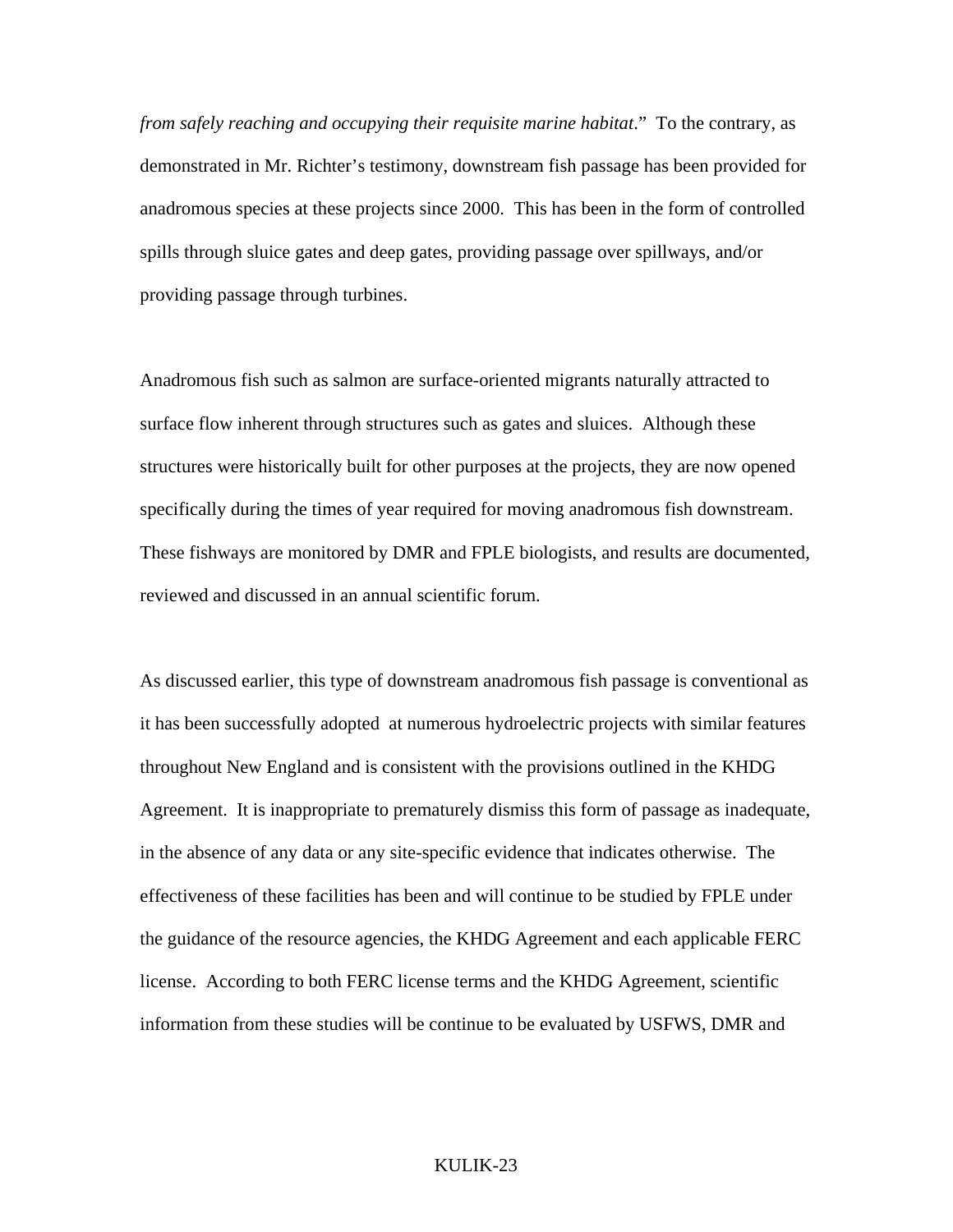MASC to determine if enhanced downstream anadromous fish passage measures are needed at each of these sites.

#### • **Progress of Fisheries Restoration**

There is growing empirical evidence that Kennebec anadromous fish populations are increasing in abundance (KHDG, 2005) even at this early stage of the restoration program, which is counter to the petitioners' unsupported claim that anadromous fish are being "*deprived of safe access*" and thus unable to "*maintain a self-sustaining population*."

Nor are fish passage circumstances "*the only reason why these species were completely extirpated from their native habitat in the Kennebec River above Augusta*" or "*the only reason self-sustaining populations of these animals have still not been restored"* as claimed by petitioner Watts. Although dams lacking fish passage were one factor, it cannot reasonably be disputed that pollution, climate change, marine mortality factors, poaching, incidental capture by fishermen, invasive species, stocking and aquaculture practices, and habitat degradation have also been identified as critical factors in the decline of anadromous Atlantic salmon in the Gulf of Maine (NMFS and USFWS, 2005). As required by the KHDG Agreement, the Lockwood, Shawmut and Weston dams do in fact have fish passage, and thus are not a contributing factor.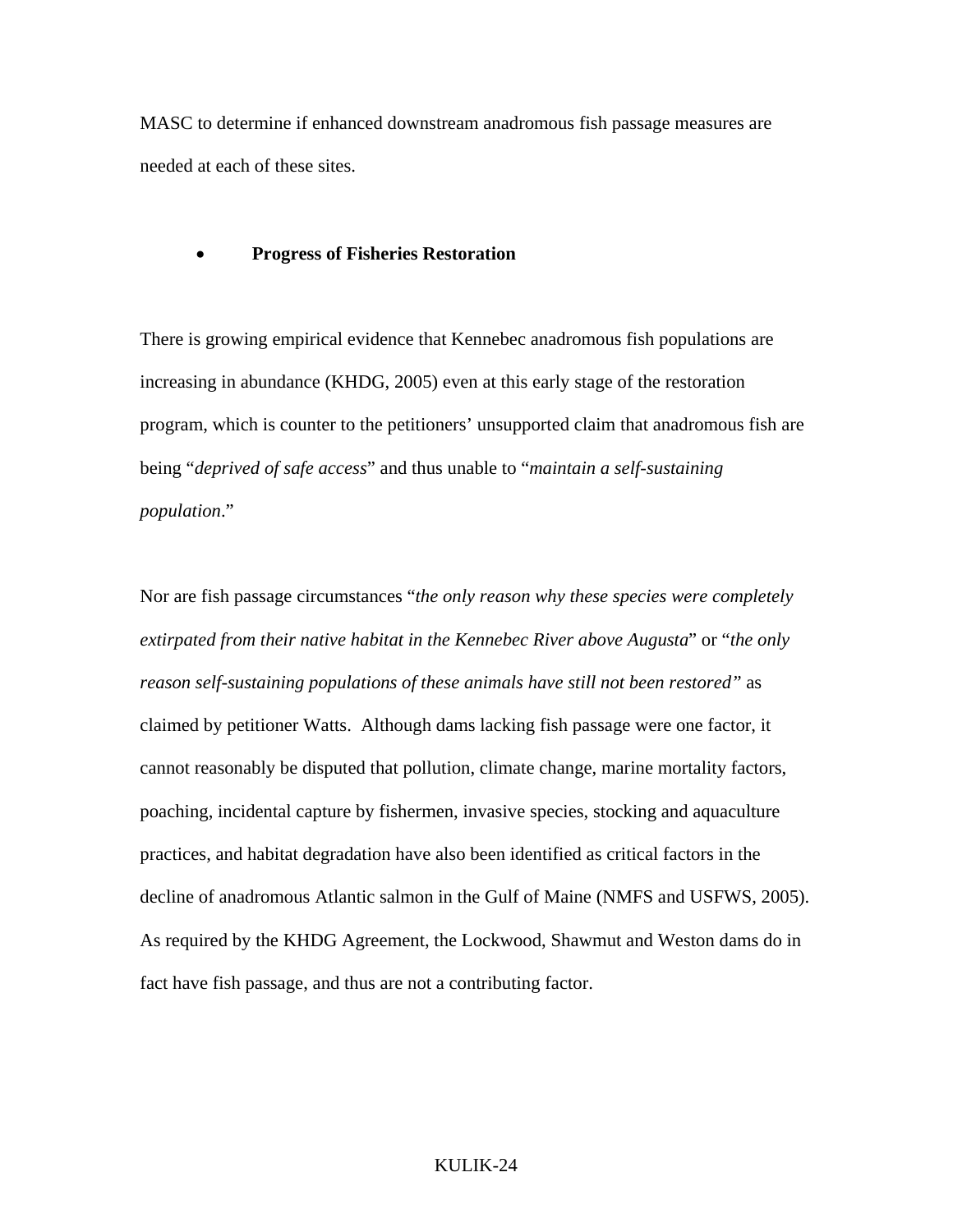# • **Conclusion**

In my professional opinion, the petitioner's argument that circumstances have changed because there is now a fish lift at Lockwood that passes Atlantic salmon is factually flawed.

- The installation of a fish lift at the Lockwood Project was anticipated, and indeed required, by the KHDG Agreement and water quality certifications.
- Downstream fish passage measures are in place to address the downstream passage needs of Atlantic salmon at the Weston, Shawmut and Lockwood projects.
- The KHDG Agreement provides a conventional scientific vehicle by which fish passage effectiveness can be evaluated.
- There is no evidence that additional downstream passage facilities or measures are needed for salmon at any of the projects.

Further, it is my professional opinion that there has been no actionable change in management or status for Atlantic salmon on the Kennebec River, and thus no change in circumstances that would warrant modification of the existing anadromous fish passage measures outlined in the KHDG Agreement.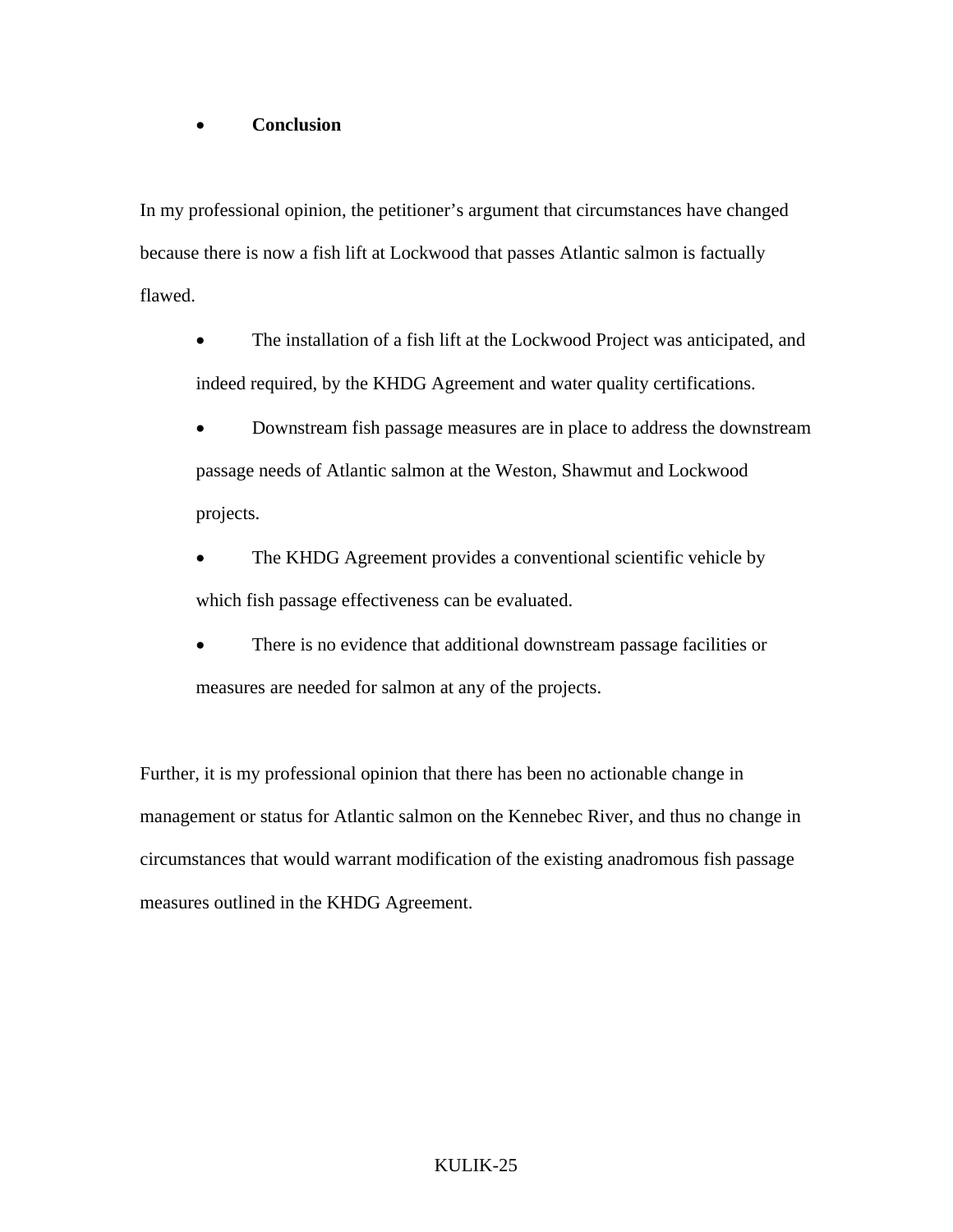#### **LITERATURE CITED**

- Baum, E. 1997. Maine Atlantic salmon: a national treasure. Atlantic Salmon Unlimited, Hermon, Maine.224 pp.
- Chittenden, M.E. 1969. Life history and ecology of the American shad, *Alosa sapidisimma*, in the Delaware River, PhD dissertation, Rutgers Univ., New Brunswick, NJ
- Franke, G.F., D.R. Webb, R.K. Fisher, D. Mathur, P.N. Hopping, P.A. March, M.R. Headrick, I.T. Laczo, Y. Ventikos, F. Sotiropoulus. 1997. *Development of environmentally advanced hydropower turbine system design concepts.* U.S. Dept. of Energy and Hydropower Research Foundation. July 1997.
- KHDG 2001. Kennebec River diadromous fish restoration Annual Progress Report, 2001. Maine Department of Marine Resources, Augusta, Maine, and Maine Atlantic Salmon Commission. Sidney, Maine. 110 pp.
- \_\_\_\_\_\_\_2002, Kennebec River diadromous fish restoration Annual Progress Report, 2002. Maine Department of Marine Resources, Augusta, Maine, and Maine Atlantic Salmon Commission. Sidney, Maine. 93 pp.
- \_\_\_\_\_\_\_2003. Kennebec River anadromous fish restoration Annual Progress Report, 2003. Maine Department of Marine Resources, Augusta, Maine, and Maine Atlantic Salmon Commission. Sidney, Maine. 92 pp.
- \_\_\_\_\_\_\_2004. Kennebec River anadromous fish restoration Annual Progress Report, 2003. Maine Department of Marine Resources, Augusta, Maine, and Maine Atlantic Salmon Commission. Sidney, Maine. 76 pp.
	- \_\_\_\_\_\_\_2005 Kennebec River anadromous fish restoration Annual Progress Report, 2005. Maine Department of Marine Resources, Augusta, Maine, and Maine Atlantic Salmon Commission. Sidney, Maine. 77 pp.
- Marshall, T.L., J.W. Mc Askill, and G.J. Farmer. 1994. Trapping and trucking Atlantic salmon on the St. John River. pp 158-169 *in* A Hard Look At Some Tough Issues, proceedings of the New England Atlantic salmon management conference, Danvers, MA April 22-23, 1994. S. Calabi and A. Stout, eds.
- Moyle, P.B. and J.J. Cech, 2004. Fishes: an introduction to ichthyology. Prentice Hall, Upper Saddle River, NJ. 726 p.
- National Marine Fisheries Service, and U.S. Fish and Wildlife Service. 2005 Final recovery plan for the Gulf of Maine Distinct Population Segment of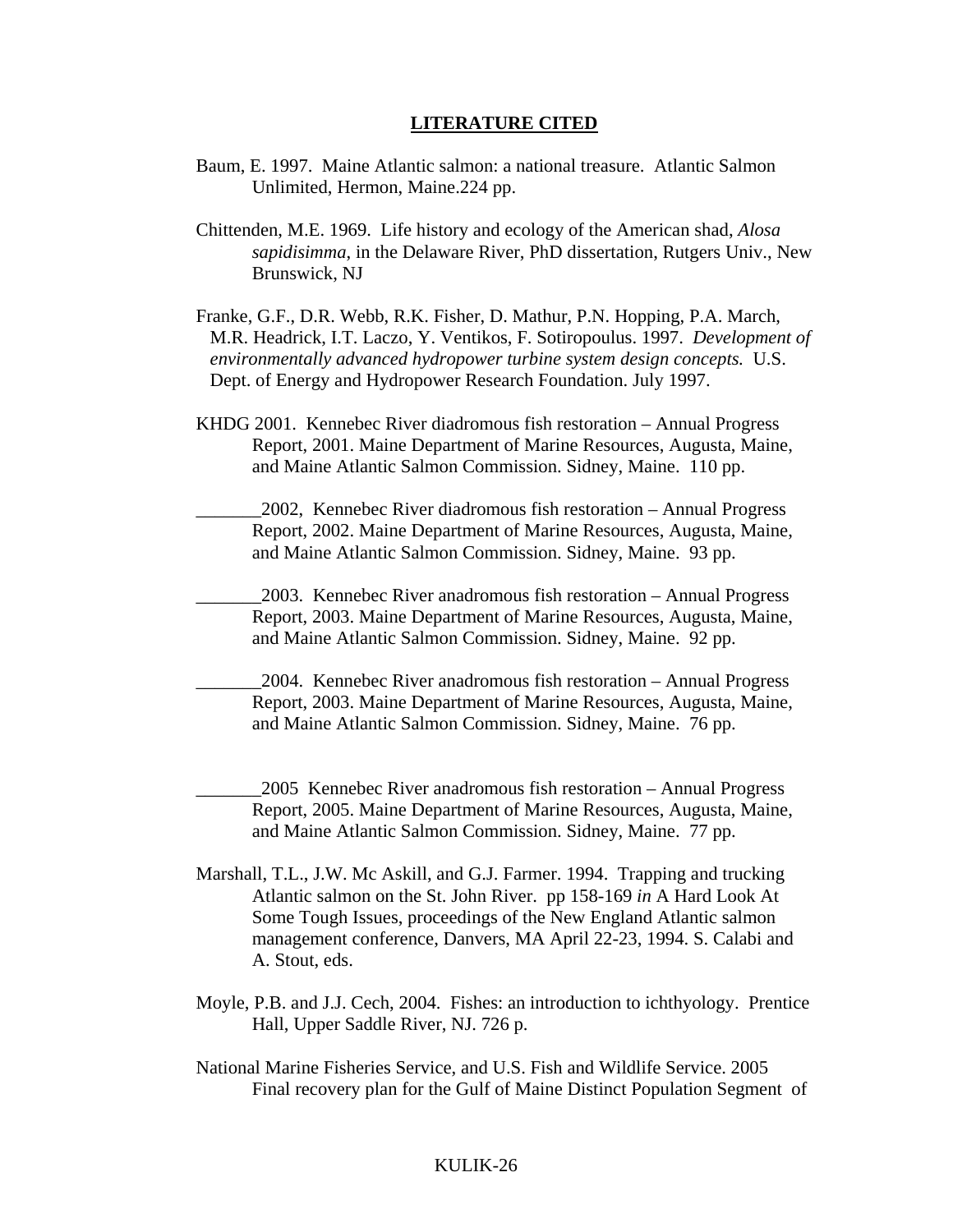Atlantic Salmon (*Salmo salar*) 241 pp. National Marine Fisheries Service, Silver Spring MD.

- Normandeau Associates, Inc. and FPL Energy Maine Hydro, LLC. March 2004. Evaluation of Atlantic salmon smolt bypass guidance at the Bar Mills Project, Saco River, Maine. Report prepared for FPL Energy Maine Hydro, LLC, Portland, Maine.
- Normandeau Associates, Inc. and FPL Energy Maine Hydro, LLC. May 2002. Atlantic salmon smolt passage route and survival at the Bar Mills Project, Saco River, Maine. Report prepared for FPL Energy Maine Hydro, LLC, Portland, Maine.
- Normandeau Associates, Inc. January 2000. Atlantic salmon smolt passage routes and survival at the West Buxton Project, Saco River, Maine. Report prepared for FPL Energy Maine Hydro, LLC, Portland, Maine.
- Normandeau Associates, Inc. December 1999. Atlantic salmon smolt passage routes and survival at the West Buxton Project, Saco River, Maine. Report prepared for FPL Energy Maine Hydro, LLC, Portland, Maine.
- Saila, S., T.T. Polgar, D.J. Sheehy, and J.M. Flowers. 1972 Correlations between alewife activity and environmental variables at a fishway. Trans. Am. Fish. Soc. 101(4):582-594
- Yoder, C.O., B.H. Kulik, J.M. Audet, and J.D. Bagley., 2006. The spatial and relative abundance characteristics of the fish assemblages in three Maine rivers. Center for Applied Bioassessment & Biocriteria Midwest Biodiversity Institute P.O. Box 21561 Columbus, OH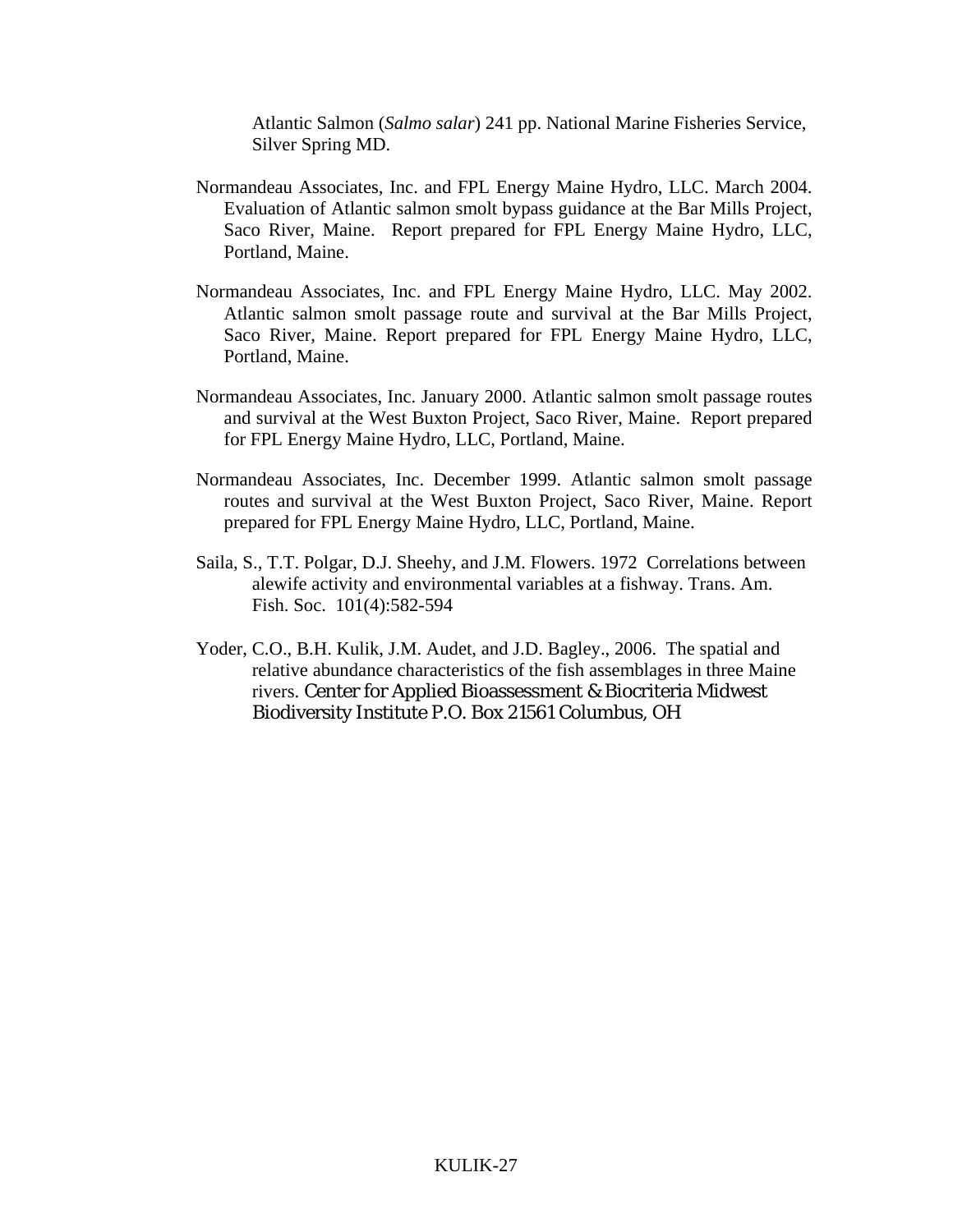anden H Kalit

Dated: JANUARY 12, 2007

Brandon H. Kulik

STATE OF MAINE COUNTY OF SOMERSET

Personally appeared before me the above-named **KANDNH LuuL**and made oath that the foregoing is true and accurate to the best of his knowledge and belief.

Dated:  $D\left\{12\right\}07$ 

Votal 'ublic My  $\mathcal{L}$  dmmission Expires: JENNIFER Q. DOW Notary Public Maine My Commission Expires March 12, 2009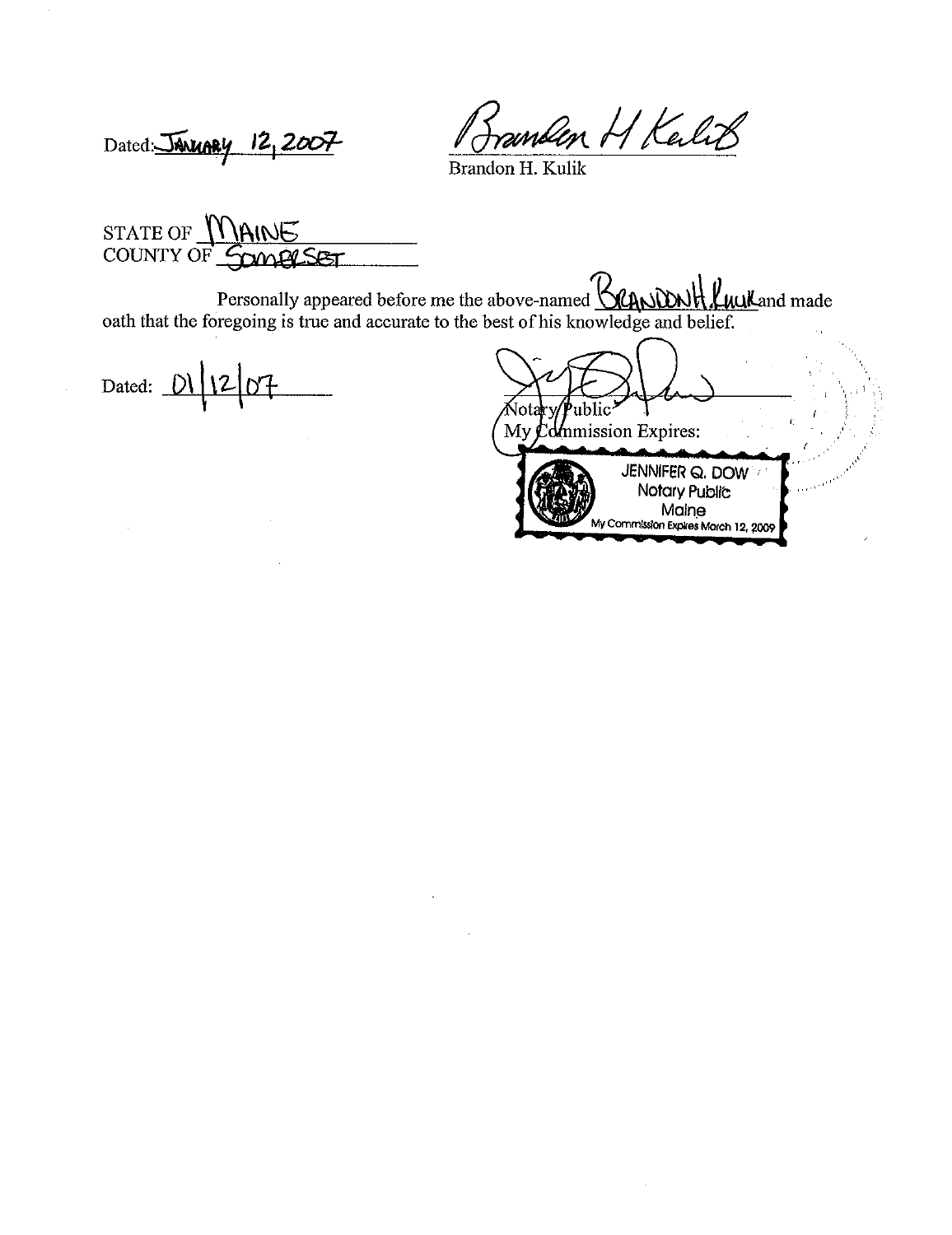# **EXHIBIT FPLE-14**

Location of presently targeted spawning habitat for anadromous fish relative to the locations of the Lockwood, Shawmut and Weston hydroelectric projects.